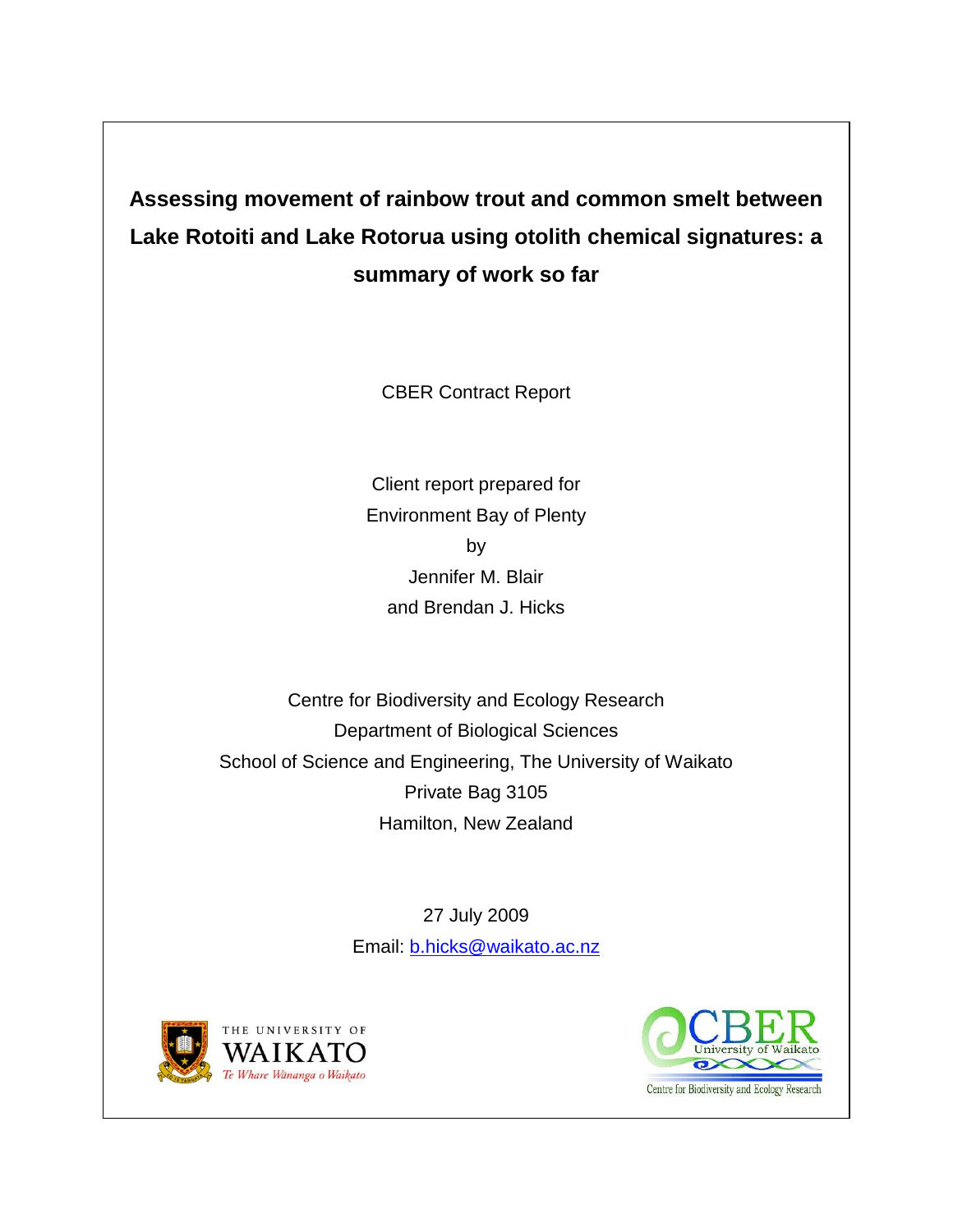## **Contents**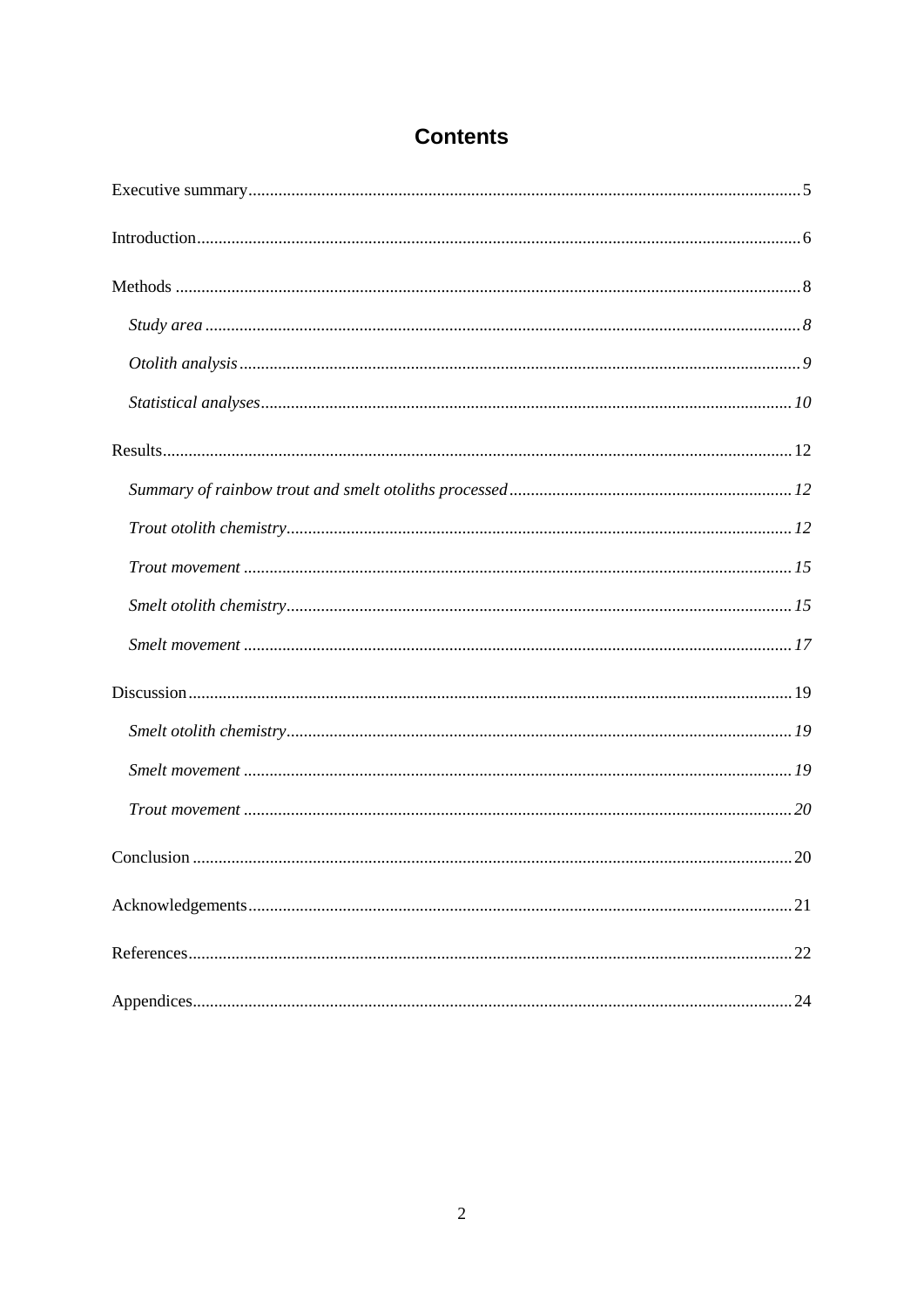# **Tables**

| Table 1. Summary of rainbow trout and smelt otoliths analysed in 2005-2007 and in 2008-2009. Each      |
|--------------------------------------------------------------------------------------------------------|
|                                                                                                        |
|                                                                                                        |
| Table 2. Mean and standard deviation (SD) of Mg, Mn, Zn, Rb, Sr and Ba concentrations (ppm) in the     |
| otolith edges of trout caught from the Ohau Channel, Lake Rotoiti and Lake Rotorua 14                  |
|                                                                                                        |
| Table 3. Predicted classifications of trout otolith nuclei. Otoliths were classified using the         |
| classification functions created by Riceman (2008) in the DFA of Mn, Zn, Rb, Sr and Ba in              |
| trout otolith edges. Columns represent predicted classifications to spawning streams15                 |
| Table 4. Number of smelt sampled, mean fork length (FL), mean and standard deviation (SD) of Mg,       |
| Mn, Zn, Rb, Sr and Ba concentrations (ppm) in the otolith edges of smelt caught in Lake                |
|                                                                                                        |
| Table 5. Observed classification (capture site) of smelt compared to classification of otolith nuclei. |
| Classifications were predicted by DFA used in Riceman (2008) using Mn, Zn, Rb, Sr and                  |
| Ba. Rows represent observed classifications (capture sites) and columns represent predicted            |
|                                                                                                        |
|                                                                                                        |
|                                                                                                        |
| Table 6. Observed classification (capture location) compared to predicted classifications of all smelt |
| otolith nuclei. Classifications were predicted using Equations 1 and 2, which use Sr, Ba, Mn           |
| and Zn concentrations. Rows represent observed classifications (capture location) and                  |
|                                                                                                        |
| Table 7. Observed classification (capture site) compared to predicted classifications of smelt otolith |
| nuclei collected between 2005-2007. Classifications were predicted using Equations 1 and 2,            |
|                                                                                                        |
| which use Sr, Ba, Mn and Zn concentrations. Rows represent observed classifications                    |
| (capture location) and columns represent predicted classifications of otolith nuclei.  18              |
| Table 8. Observed classification (capture site) compared to predicted classifications of smelt otolith |
| nuclei collected in 2008. Classifications were predicted using Equations 1 and 2, which use            |
| Sr, Ba, Mn and Zn concentrations. Rows represent observed classifications and columns                  |
|                                                                                                        |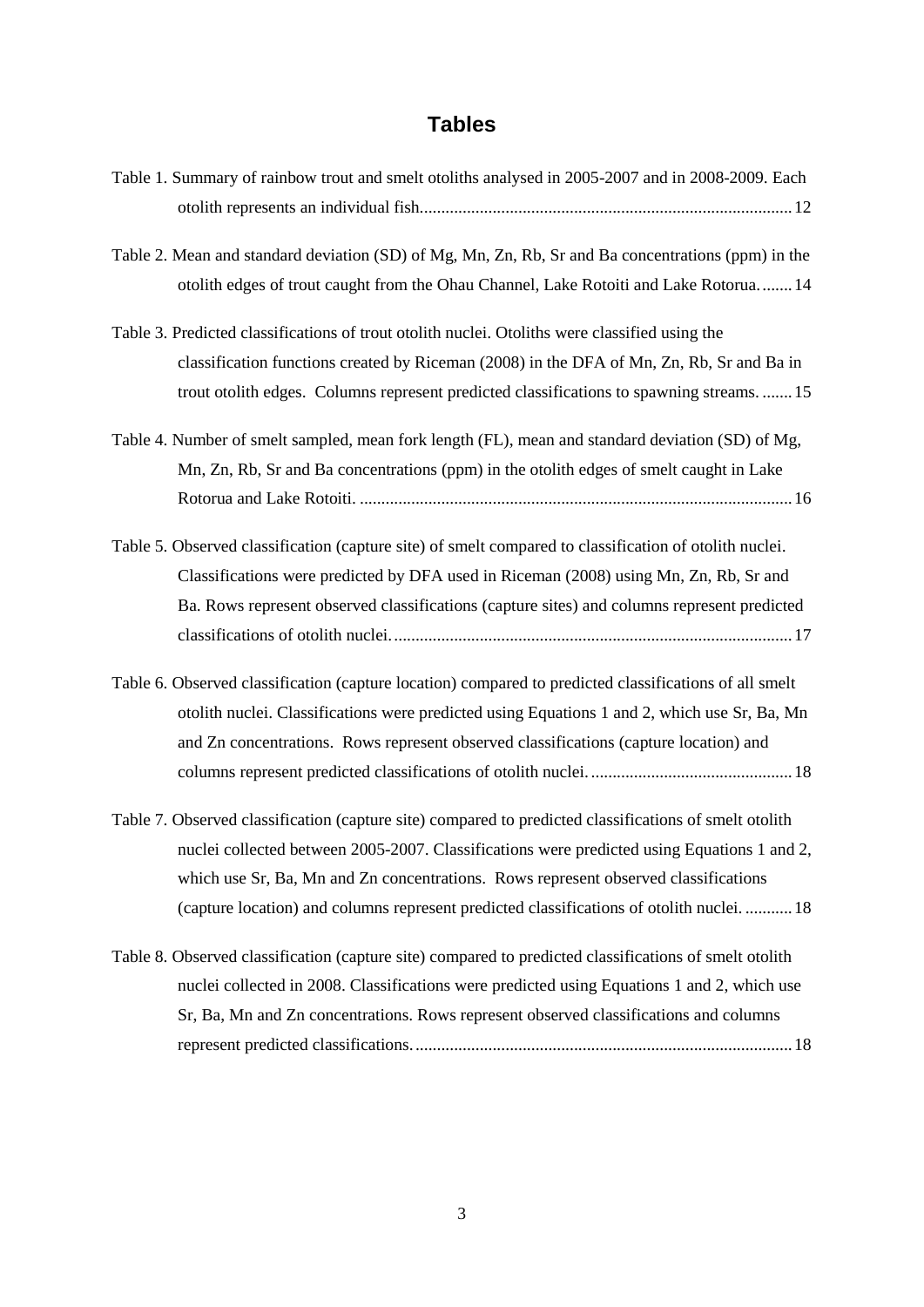# **Figures**

| Figure 1. Map of sample area showing Lake Rotorua, Lake Rotoiti, trout spawning tributaries (black    |  |
|-------------------------------------------------------------------------------------------------------|--|
|                                                                                                       |  |
| Figure 2. Map of sample area showing Lake Rotorua, Lake Rotoiti, smelt sampling beaches (black        |  |
|                                                                                                       |  |
| Figure 3. Concentrations of (a) Mg, (b) Mn, (c) Zn, (d) Rb, (e) Sr, (f) Ba in edges of trout otoliths |  |
| caught in the Ohau Channel, Lake Rotoiti and Lake Rotorua. Letters above bars show                    |  |
|                                                                                                       |  |

*Reviewed by*: *Approved for release by*: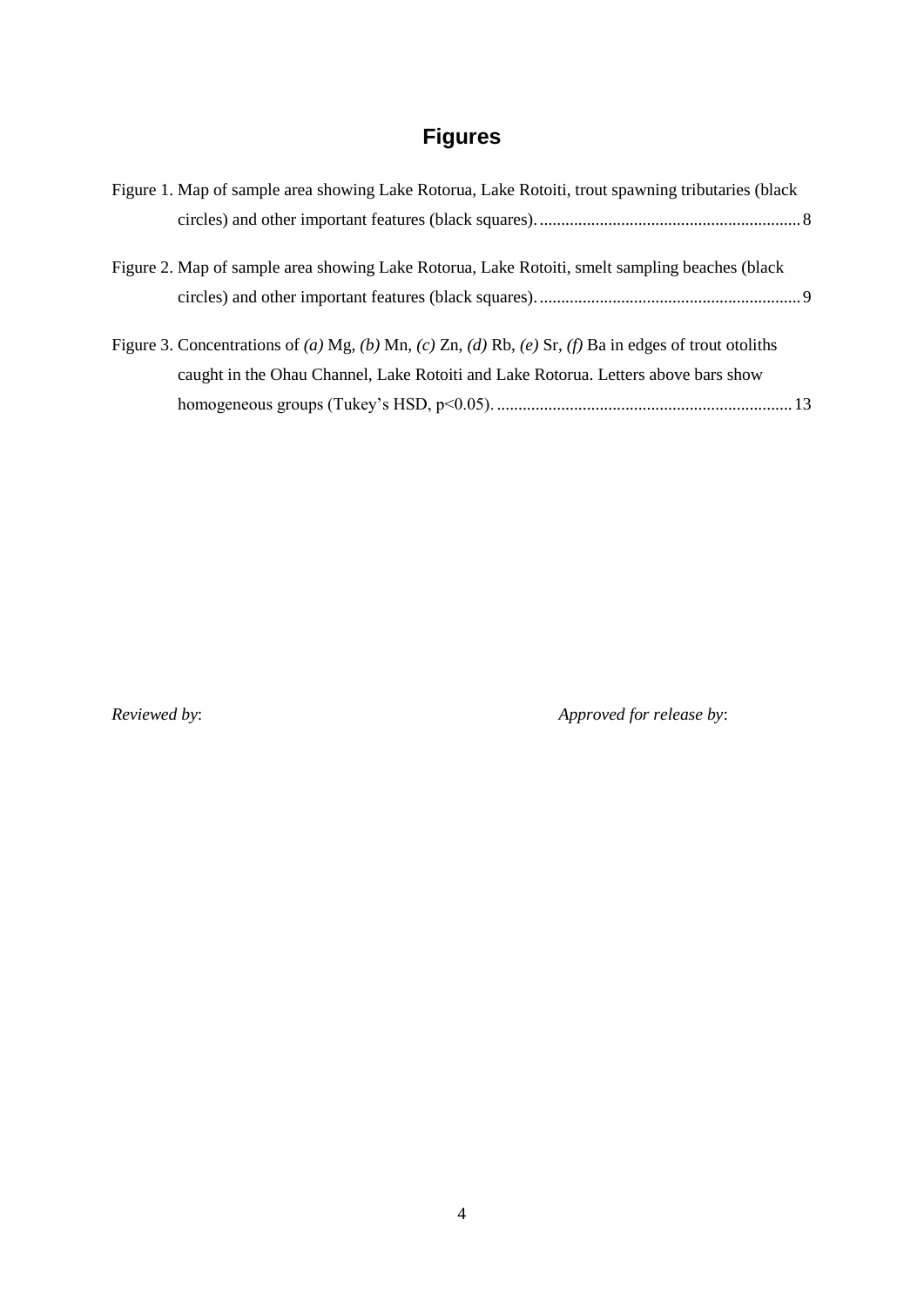## <span id="page-4-0"></span>**Executive summary**

In order to improve water quality in Lake Rotoiti, Environment Bay of Plenty (EBOP) has built the Ohau Channel Diversion Wall, which directs most of the water flowing out of Lake Rotorua directly down the Kaituna River rather than into Lake Rotoiti. Construction was completed in July 2008. Common smelt (*Retropinna retropinna* ) and rainbow trout (*Oncorhynchus mykiss*) are known to move between Lake Rotorua and Lake Rotoiti, and previous work has shown that Lake Rotorua is an important spawning area for Lake Rotoiti rainbow trout populations. It is possible that the wall will impede movement of these fish between the two lakes.

This study used otolith microchemistry to investigate movement of common smelt and rainbow trout between Lake Rotorua and Lake Rotoiti. Rainbow trout were collected from Lake Rotoiti, Lake Rotorua and the Ohau Channel, and smelt were collected from several locations in Lake Rotoiti and Lake Rotorua.

For rainbow trout, elemental concentrations in the otolith nuclei (representing the larval and juvenile habitat) were compared to otolith elemental concentrations of juvenile trout caught in spawning streams. Almost all rainbow trout caught at Lake Rotorua, Lake Rotoiti and the Ohau Channel originated from Waingaehe Stream, a tributary of Lake Rotorua. This result is consistent with previous otolith chemistry work.

For common smelt, elemental concentrations in the otolith nucleus (representing the juvenile habitat) were compared to otolith edge concentrations (representing recent habitat). Overall, 92% of smelt caught in Lake Rotorua were lake residents (i.e. had originated from Lake Rotorua) but only 22% percent of smelt caught in Lake Rotoiti were lake residents. Around 78% of smelt caught in Lake Rotoiti had originated from Lake Rotorua, indicating that Lake Rotorua is an important source of recruits for the Lake Rotoiti population. This result is consistent with previous data, but different statistical methods used in previous work underestimated the proportion of smelt migrating from Lake Rotorua to Lake Rotoiti. For Rotoiti populations, the distance from Lake Rotorua did not appear to influence the proportion of smelt originating from Lake Rotorua.

These results suggest that movement from Lake Rotorua into Lake Rotoiti is important for recruitment of both smelt and rainbow trout. It also suggests that movement was still occurring during the sampling period and had not yet been affected by construction of the Ohau Channel Diversion Wall. However, fish sampled during this study may have migrated between lakes prior to the completion of the wall. Further sampling is needed in order to assess the effects of the completed diversion wall on the movement of smelt and rainbow trout between lakes.

5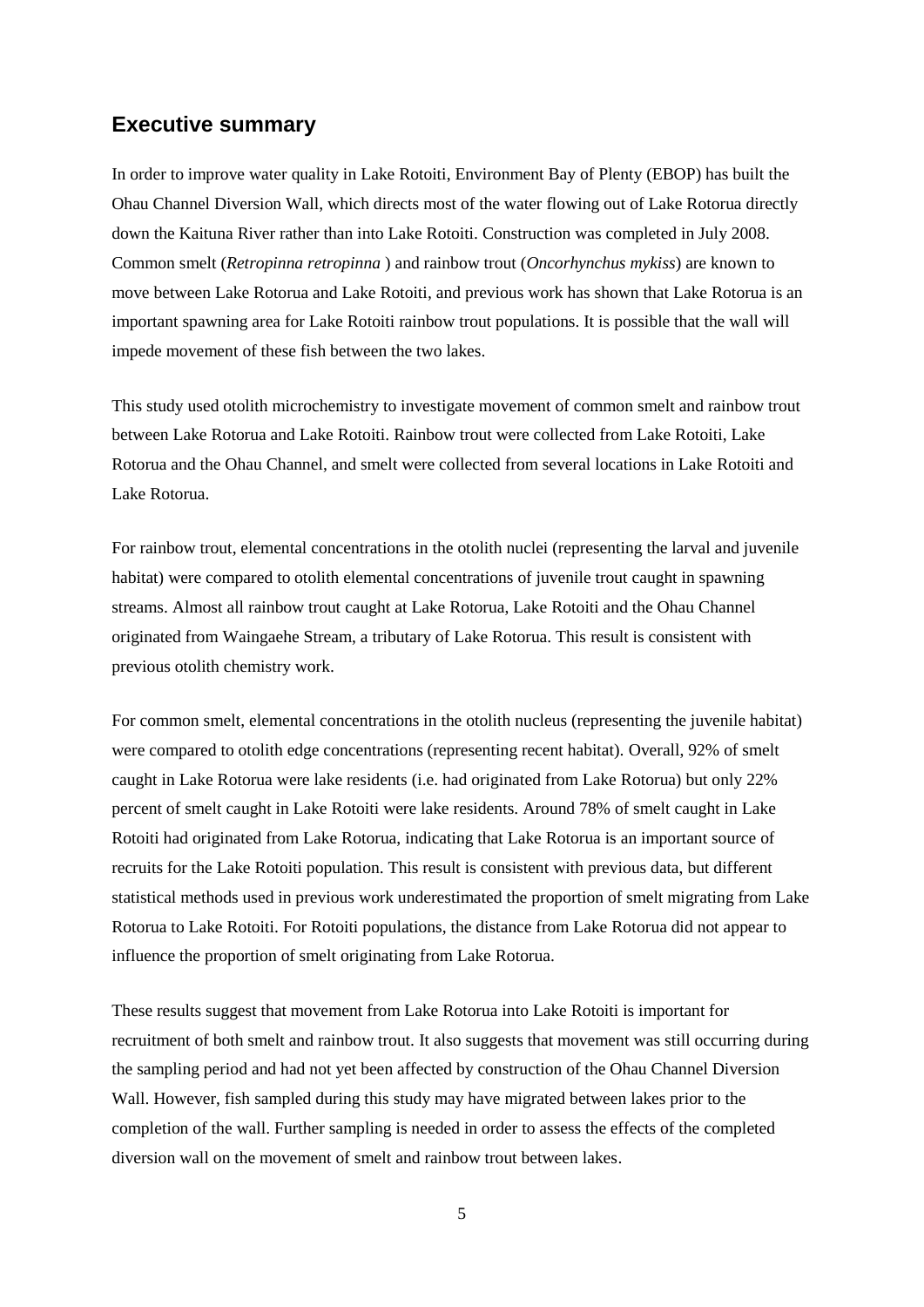### <span id="page-5-0"></span>**Introduction**

The rainbow trout (*Oncorhynchus mykiss*) fishery in Lake Rotorua and Lake Rotoiti is internationally renowned and contributes significantly to the region's economy (Shaw, 1992). The fisheries are managed by the Eastern Region Fish and Game Council, who stock the lakes with young trout in order to improve angler catch rates. The rainbow trout's most important food source is the common smelt, *Retropinna retropinna*, a native zooplanktivorous species introduced to the lakes to provide food for trout.

As part of efforts to improve water quality in Lake Rotoiti, Environment Bay of Plenty (EBOP) has built a wall to divert water flowing from Lake Rotorua into Lake Rotoiti through the Ohau Channel. The effect of this wall is to direct most of the water flowing out of Lake Rotorua directly down the Kaituna River rather than into Lake Rotoiti. Construction was completed in July 2008.

Smelt and trout are known to move between Lake Rotorua and Lake Rotoiti. Major upstream migrations of juvenile smelt have been observed between January and March, and upstream migrations of adults have been observed between October and January, though migration also occurs outside these times (Donald, 1996). Donald (1996) speculated that fish were spawned in Lake Rotorua and washed down the Ohau Channel into Lake Rotoiti, then later returned to Lake Rotorua to spawn.

An otolith microchemistry study was carried out prior to the completion of the diversion wall in order to assess movement of smelt (*Retropinna retropinna*) and rainbow trout (*Oncorhynchus mykiss*) between Lake Rotorua and Lake Rotoiti (Riceman, 2008). Over 86% of trout caught in Lake Rotorua, 88% of trout caught in Lake Rotoiti, and all trout caught in the Ohau Channel had originated in the spawning tributaries of Lake Rotorua, indicating that movement between the two lakes is very important for sustaining Lake Rotoiti populations (Riceman, 2008). This study also concluded that around 70% of smelt had not moved from their lake of origin, and around 30% had moved between the lakes.

Otoliths are paired structures found in the inner ear of teleost fishes. They are made up almost entirely of  $CaCO<sub>3</sub>$  with other elements present in small amounts (Campana, 1999). Elements from the surrounding water are taken up via the gills or intestine, then transported in the blood to the endolymph, where they are deposited on the otolith surface (Campana, 1999). Otoliths are metabolically inert, and therefore not reabsorbed during periods of stress (Campana, 1999). New material is deposited continuously on the otolith surface even if somatic growth stops (Maillet and Checkley, 1990). These characteristics allow otoliths to be used as a chronological record of the environment experienced by a fish during its life (Campana, 1999).

6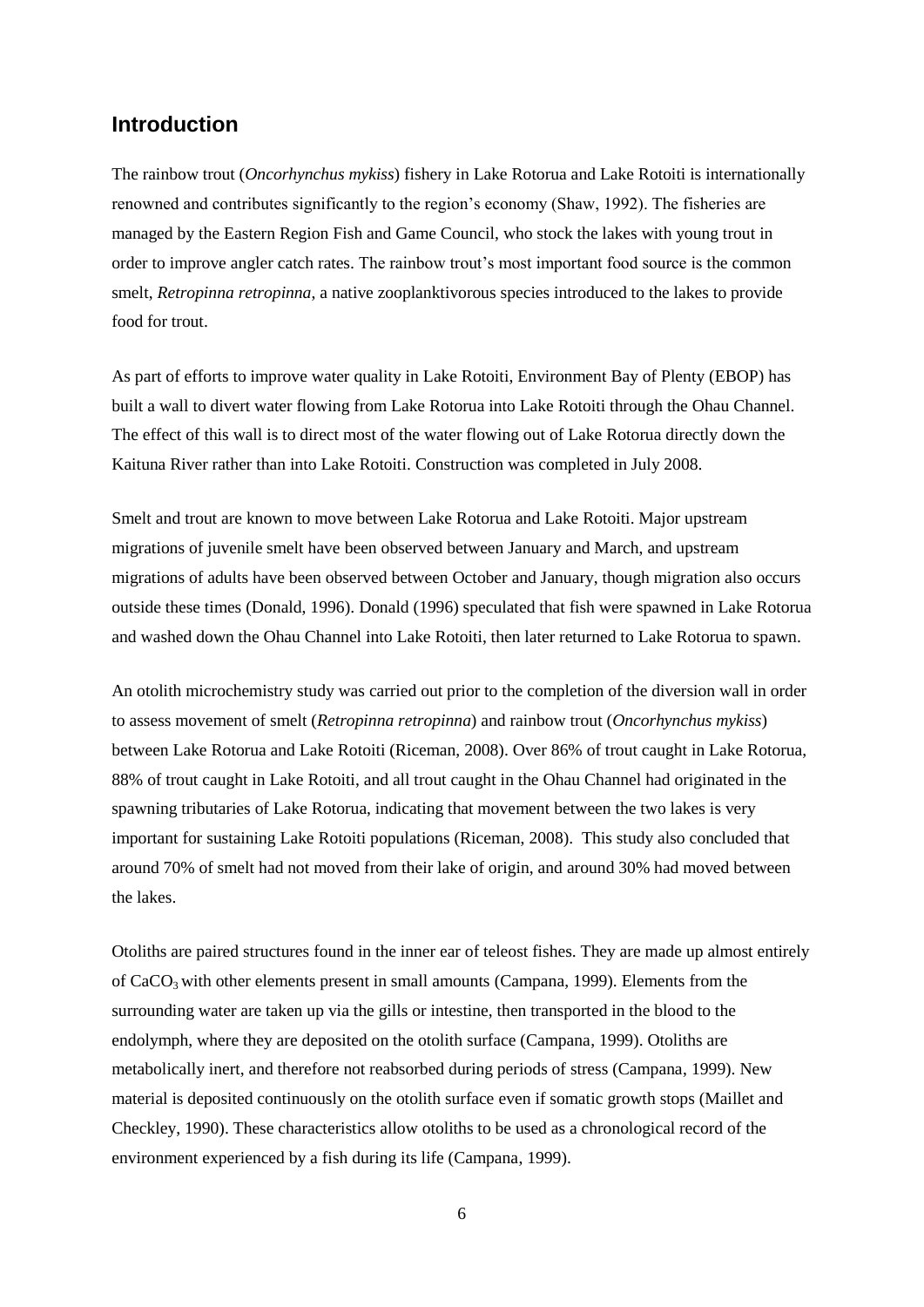Otolith chemical signatures are increasingly being used to identify movement patterns in fish (Elsdon et al., 2008). The natal origins, and consequently, the importance of different recruitment sources to a population, may be assessed using otolith microchemistry. This technique has been used to identify natal areas of marine (Thorrold et al. 2001), estuarine (Miller, 2007) and freshwater fish (Wells et al., 2003; Brazner et al., 2004; Clarke et al., 2007). In this study, otolith chemical signatures were used to assess movement between Lake Rotorua and Lake Rotoiti.

It is possible that the Ohau Channel Diversion Wall may impede movement of smelt and trout between Lake Rotorua and Lake Rotoiti. Ongoing monitoring of trout and smelt movements is necessary to assess the effects of the wall. The objective of this study was to assess movement of trout and smelt between lakes between October 2007 and June 2009, during and immediately after completion of the wall. This report also compares recent otolith chemistry results to the results found by Riceman (2008) in his previous study of trout and smelt movement.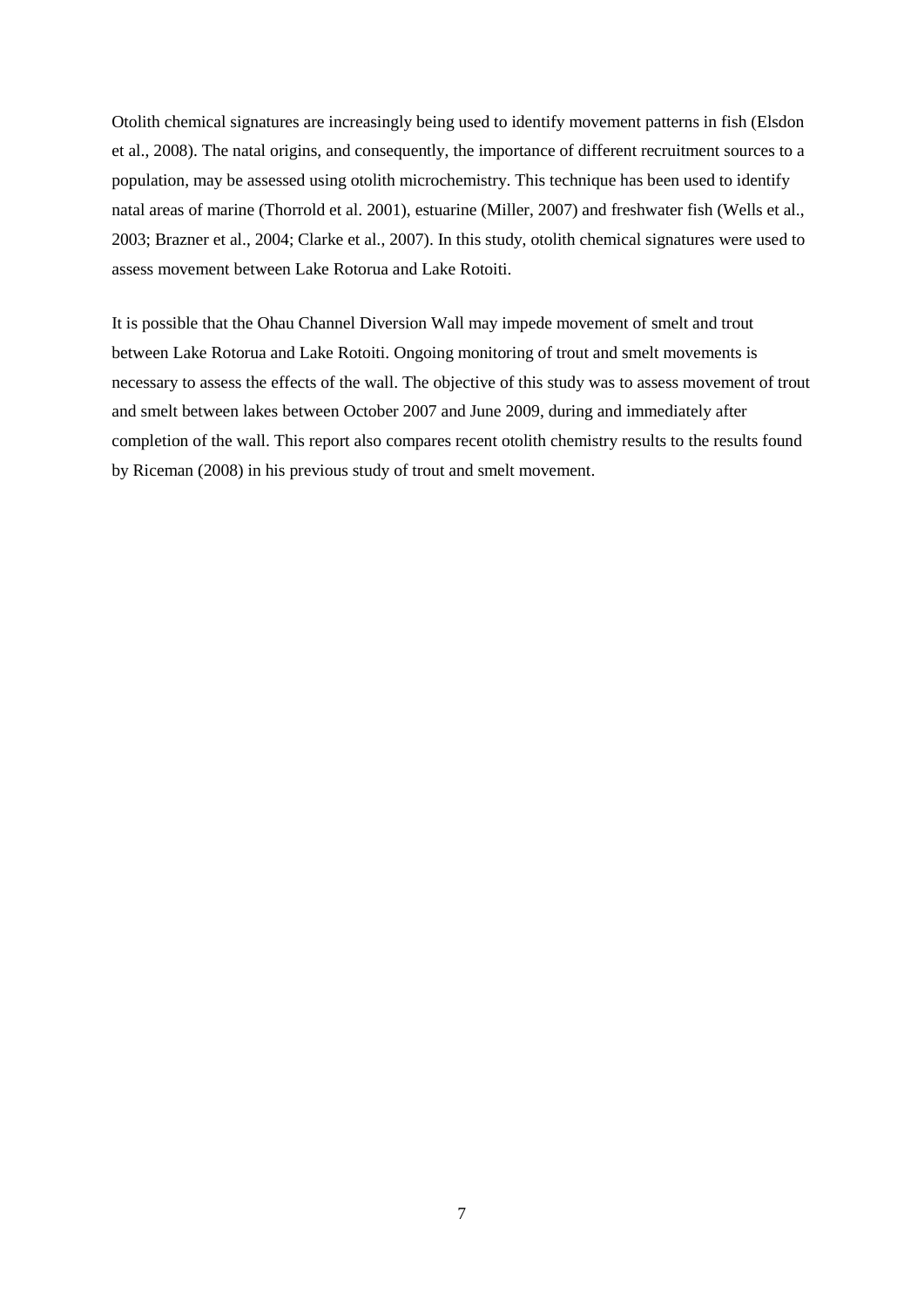## <span id="page-7-0"></span>**Methods**

#### <span id="page-7-1"></span>*Study area*

Rainbow trout were collected from anglers fishing at Lake Rotorua, Lake Rotoiti and the Ohau Channel (Figure 1). Ohau Channel trout were collected between October 2007 and June 2008, Lake Rotorua trout were collected in January and February 2009, and Lake Rotoiti trout were collected between October 2008 and June 2009. Smelt were caught from littoral areas of Lake Rotorua and Lake Rotoiti between February and October 2008 using a seine net. Smelt were sampled at Ngongotaha, Mission Bay, Te Pohue Bay, Hamurana, and Hannah's Bay in Lake Rotorua, and Pikiao, Hot Pools, Cherry Bay, Hinehopu, and Ruato Bay in Lake Rotoiti (Figure 2). All fish were frozen after collection, then defrosted before otolith dissection.



<span id="page-7-2"></span>Figure 1. Map of sample area showing Lake Rotorua, Lake Rotoiti, trout spawning tributaries (black circles) and other important features (black squares).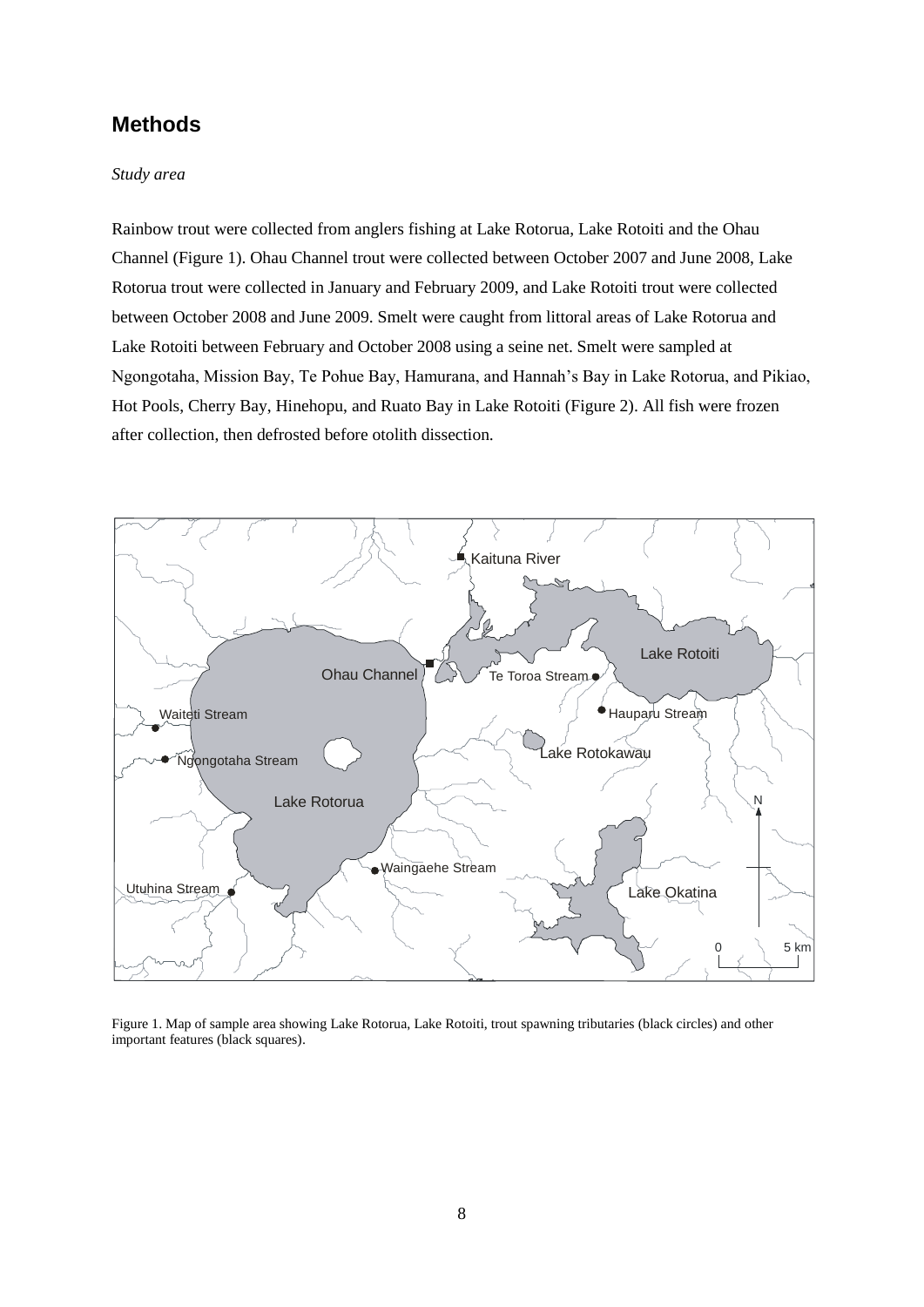

<span id="page-8-1"></span>Figure 2. Map of sample area showing Lake Rotorua, Lake Rotoiti, smelt sampling beaches (black circles) and other important features (black squares).

#### <span id="page-8-0"></span>*Otolith analysis*

Otolith analysis methods used in this study were identical to those used by Riceman (2008). Saggital otoliths were dissected from rainbow trout and smelt. These were washed with household bleach and Milli-Q water, and then polished using 400-2000 grit waterproof silicon carbide paper until the nucleus was clearly visible. The otoliths were mounted on microscope slides, twelve otoliths to a slide, and stored in plastic bags until ablation.

Trace elements were analysed at the University of Waikato using laser ablation inductively coupled plasma mass spectrometry (LA-ICP-MS). Otoliths were ablated in a sealed chamber using a New Wave Research UP-213 Laser Ablation System (Fremont, CA) with a 213 nm neodymium yttrium aluminium garnet (Nd-YAG) laser. Ablated material was carried using a mixture of helium and argon gas to a Perkin Elmer DRCII ELAN 6000 inductively coupled mass spectrometer (Waltham, MA). Isotopes analysed were magnesium ( $^{25}Mg$ ), aluminium ( $^{27}Al$ ), calcium ( $^{42}Ca$  and  $^{43}Ca$ ), manganese  $(55Mn)$ , copper ( $55Cu$ ), zinc ( $56Zn$ ), nickel ( $58Ni$ ), rubidium ( $58Kb$ ), strontium ( $58Sr$ ) and barium ( $137Ba$ ). NIST SRM 612 (National Institute of Standards and Technology Standard Reference Material 612,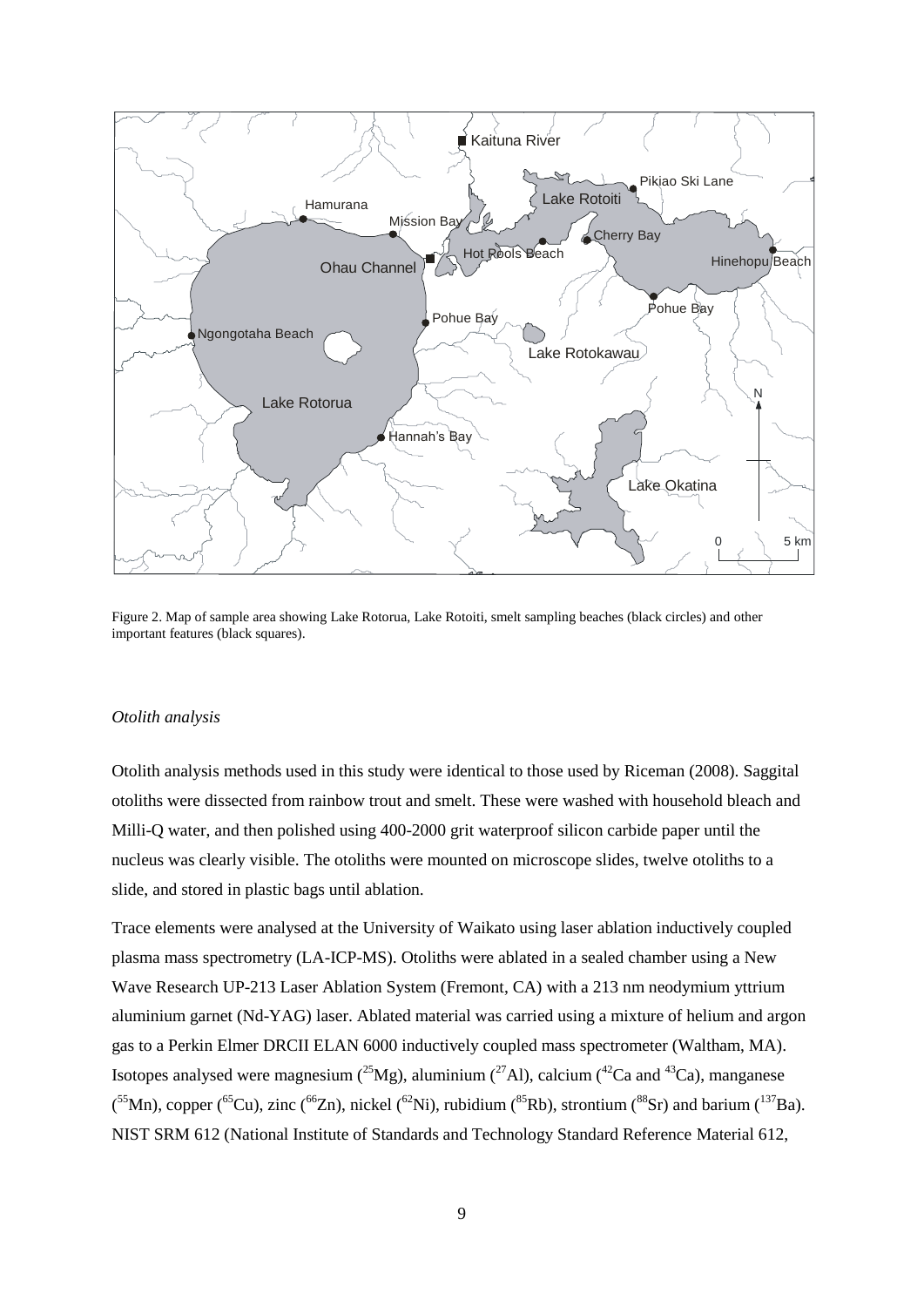Gaithersburg, MD) was used as a standard for all analyses using the element concentrations reported by Pearce et al. (1997).

Background element concentrations were measured for 60 s prior to each ablation by analysing a gas blank (firing the laser with the shutter closed). One spot was ablated at the nucleus of the otolith and another at the otolith edge. Two spots on the NIST 612 reference material were ablated before otolith analysis and after every 10 to 12 otolith spots in order to account for instrument drift during the session. The sample chamber was purged with Ar and He for at least 10 minutes after each introduction of new samples. Laser settings for NIST 612 were 60% laser power, 60 µm spot size, 10 Hz repetition rate and 60 s laser dwell time, and for otoliths, 55% laser power, 50  $\mu$ m spot size, 5 Hz repetition rate and 40 s laser dwell time.

Data were selected and reduced using GLITTER (GEMOC Laser ICP-MS Total Trace Element Reduction) version 4.4.1 (Van Achterbergh et al., 2001). Element concentrations were standardised to the stoichiometric abundance of CaO in CaCO<sub>3</sub> (56.03%). Concentrations were calculated using a linear interpolation of NIST standard ablation spots in order to account for instrument drift during the session. Minimum detection limits (MDL) were calculated by GLITTER at the 99% confidence interval using background readings and Poisson counting statistics. The elements used in further analyses, Mg, Mn, Zn, Rb, Sr and Ba, were always above detection limits. The first few seconds of ablation were excluded from further analyses in order to avoid any surface contamination of the otolith.

#### <span id="page-9-0"></span>*Statistical analyses*

Data were square root transformed in order to meet the assumptions of normality and homogeneity of variance for linear discriminant function analysis (DFA). Cases (otolith spots) were excluded if one or more element concentrations fell outside three standard deviations from the mean. Analysis of variance (ANOVA) and DFA were carried out using STATISTICA, version 8 (Statsoft, Inc., 2007).

Differences in the mean elemental concentrations in the otolith edges of trout caught in Lake Rotorua, Lake Rotoiti and the Ohau Channel were assessed using ANOVA. Tukey's honestly significant difference (HSD) tests were used to assess differences between locations, and sort locations into homogeneous groups for each element. Levene's tests were used to check homogeneity of variances of means between groups. The variances were all homogeneous between groups after square-root transformation.

For rainbow trout, otolith nucleus laser spot samples were assigned to spawning tributaries using the discriminant functions created by Riceman (2008, Appendix 1) in a DFA of juvenile trout otoliths.

10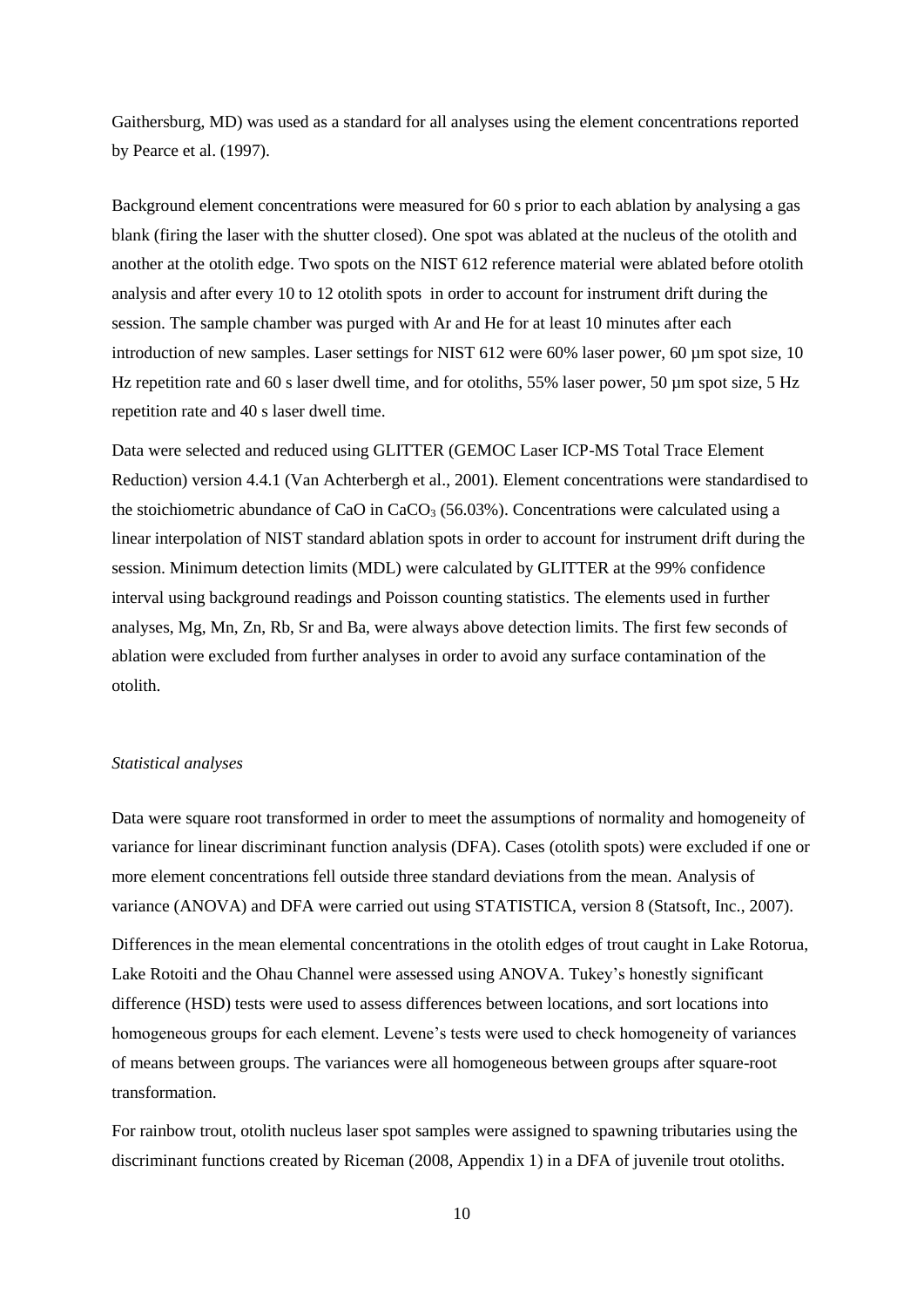The DFA discriminated juvenile trout otolith nuclei caught from the six spawning tributaries with an accuracy of 98% (Riceman, 2008).

For common smelt, classification functions created by Riceman's (2008) discriminant function analysis of otolith edge concentrations were applied to otolith nucleus elemental signatures from smelt collected in 2008 (Appendix 2). This is referred to as the 2005-2007 DFA, as the smelt were collected between 2005 and 2007.

To assess differences between the two sampling periods, a DFA was carried out on the otolith edge concentrations of smelt collected in 2008. Two DFAs were carried out; one discriminating the otolith signatures between capture sites, and one discriminating otolith signatures between the two lakes. The first DFA was unsuccessful and is not presented. The second DFA distinguished smelt caught in the two lakes accurately and is referred to as the 2008 DFA. The 2008 DFA was then applied to all smelt otolith nucleus signatures caught between 2005 and 2008; because the nucleus represents juvenile habitat, this allows the determination of the natal habitat of the fish. Results are presented for all smelt (2005-2008), for smelt caught 2005-2007, and for smelt caught in 2008.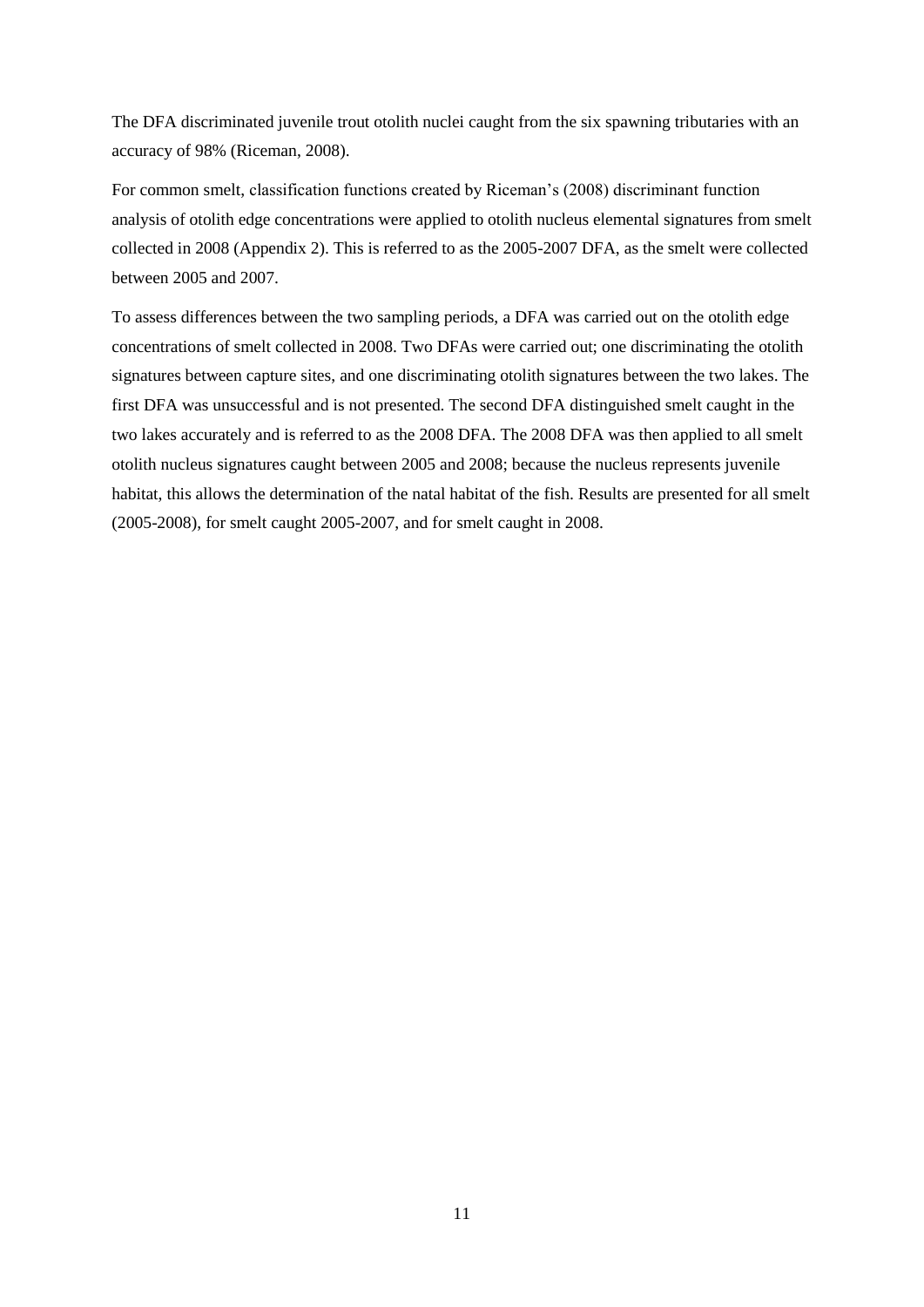## <span id="page-11-0"></span>**Results**

<span id="page-11-1"></span>*Summary of rainbow trout and smelt otoliths processed*

To date, element concentrations in otoliths from 129 Lake Rotoiti smelt and 116 Lake Rotorua smelt have been analysed (Table 1). Otoliths from 62 Lake Rotoiti rainbow trout, 52 Lake Rotorua trout and 32 Ohau Channel trout have been analysed (Table 1).

<span id="page-11-3"></span>Table 1. Summary of rainbow trout and smelt otoliths analysed in 2005-2007 and in 2008-2009. Each otolith represents an individual fish.

|                           | Rainbow trout | Smelt |
|---------------------------|---------------|-------|
| Lake Rotoiti              |               |       |
| Collected 2008-2009       | 20            | 61    |
| Collected 2005-2007       | 42            | 68    |
| <b>Total Lake Rotoiti</b> | 62            | 129   |
| Lake Rotorua              |               |       |
| Collected 2009            | 20            | 50    |
| Collected 2005-2007       | 32            | 66    |
| <b>Total Lake Rotorua</b> | 52            | 116   |
| Ohau Channel              |               |       |
| Collected 2008            | 15            |       |
| Collected 2005-2007       | 17            |       |
| <b>Total Ohau Channel</b> | 32            |       |

#### <span id="page-11-2"></span>*Trout otolith chemistry*

Elemental concentrations in the edges of trout otoliths caught in the Ohau Channel, Lake Rotoiti and Lake Rotorua are given in Figure 3 and Table 2. Mean otolith edge Mg, Zn and Rb concentrations were significantly different between locations (Figure 3). Mean Sr concentrations in trout otolith edges were lower, and Ba concentrations were higher, than in smelt otolith edges (Tables 2 and 4).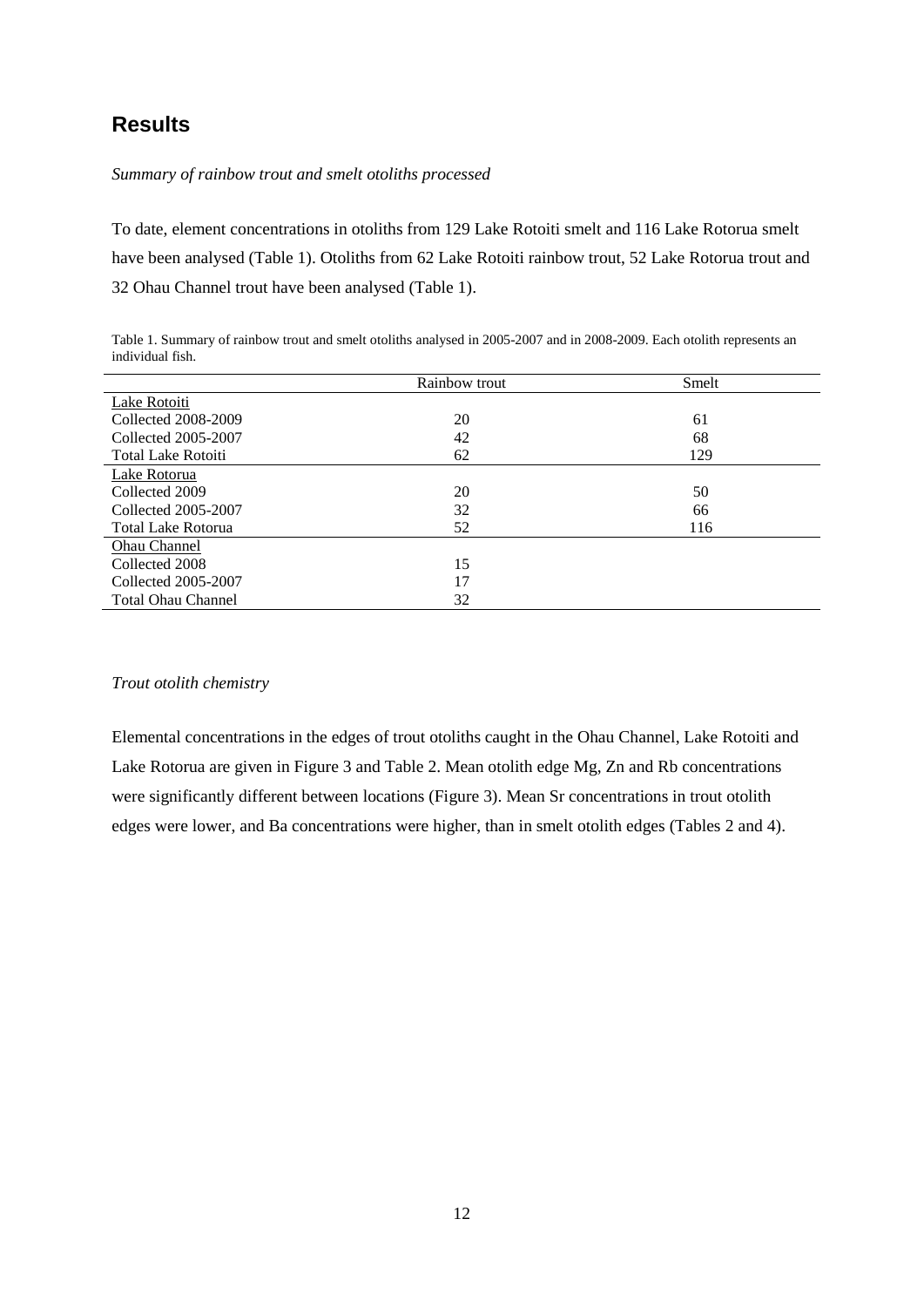

<span id="page-12-0"></span>Figure 3. Concentrations of *(a)* Mg, *(b)* Mn, *(c)* Zn, *(d)* Rb, *(e)* Sr, *(f)* Ba in edges of trout otoliths caught in the Ohau Channel, Lake Rotoiti and Lake Rotorua. Letters above bars show homogeneous groups (Tukey's HSD, p<0.05).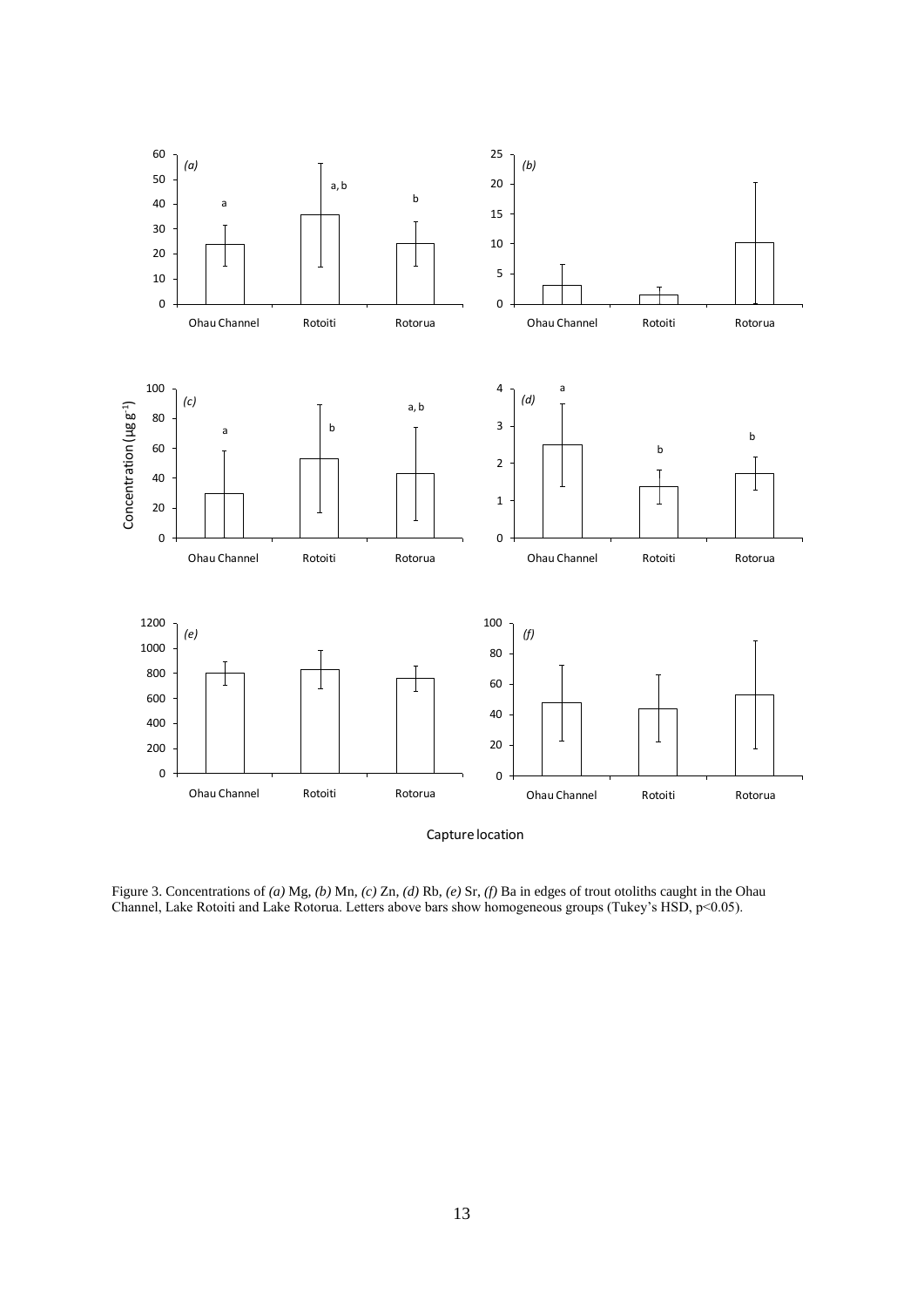<span id="page-13-0"></span>

|                  | N  | Mean fork length (mm) | Mg                   |           | Mn    |            | Ζn   |    | Rb   |     | ιυ   |                | ва   |                                    |
|------------------|----|-----------------------|----------------------|-----------|-------|------------|------|----|------|-----|------|----------------|------|------------------------------------|
| Capture location |    |                       | Mean                 | <b>SD</b> | Mean  | <b>SD</b>  | Mean | SD | Mean | SD  | Mean | SD             | Mean | <b>SD</b>                          |
| Ohau Channel     |    | 559                   | $2^{\circ}$<br>، د ت | 0. 1      | ے ، ب | ≺ ৲<br>ن ر | 30   | 29 | ن ک  | 1.1 | 802  | Q <sub>2</sub> | 48   | ت                                  |
| Rotoiti          |    | 484                   | 30                   |           | .     | 1.4        |      | 36 |      | 0.1 | 832  |                | 44   | $\sim$<br>$\overline{\phantom{a}}$ |
| Rotorua          | 20 | 428                   | 24                   |           | 10.3  | 10.1       | -45  |    |      | 0.4 | 762  | 104            |      |                                    |

Table 2. Mean and standard deviation (SD) of Mg, Mn, Zn, Rb, Sr and Ba concentrations (ppm) in the otolith edges of trout caught from the Ohau Channel, Lake Rotoiti and Lake Rotorua.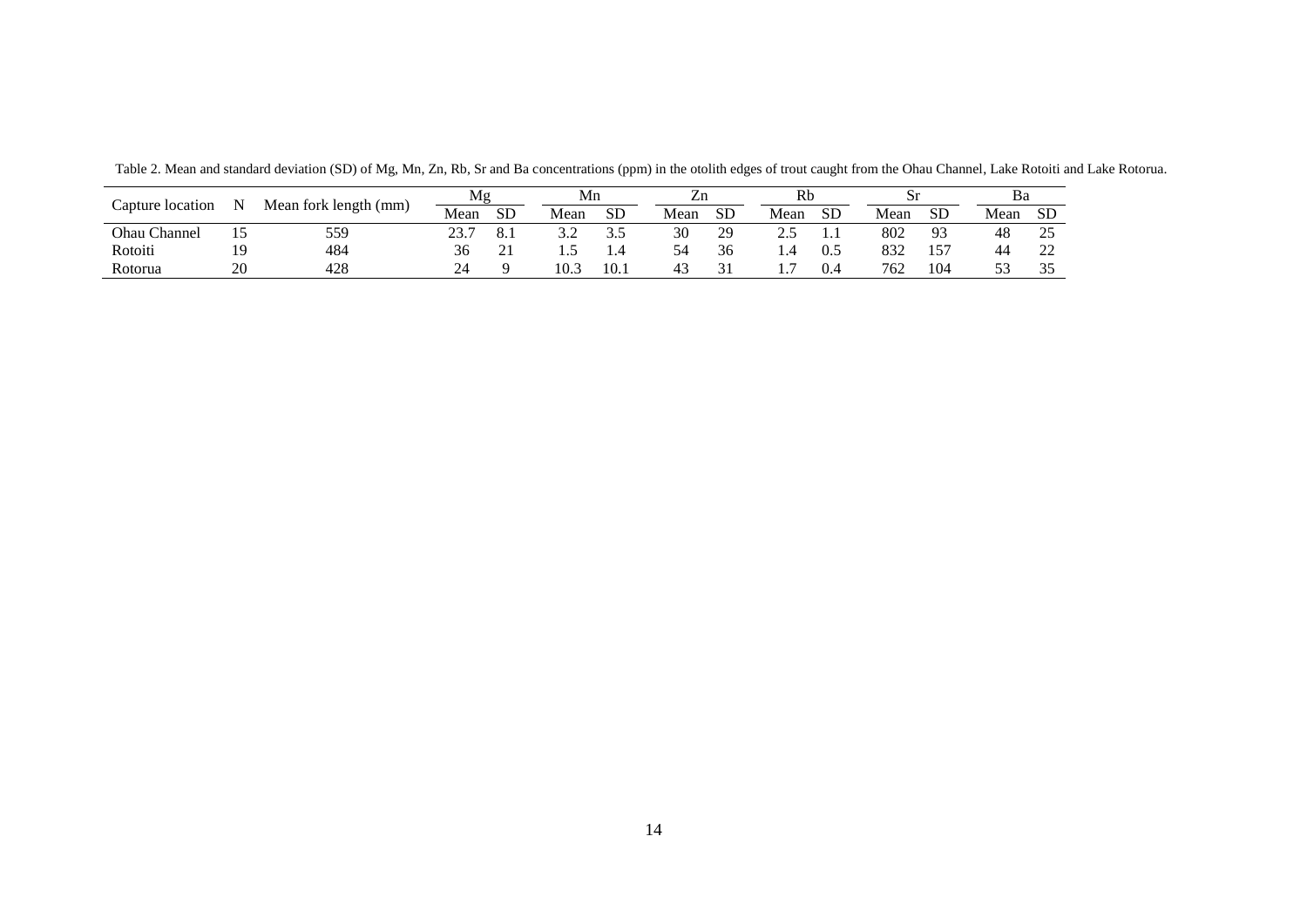#### <span id="page-14-0"></span>*Trout movement*

Otolith nucleus element concentrations of rainbow trout caught in Lake Rotoiti, Lake Rotorua and the Ohau Channel were classified to spawning streams using the classification functions created by Riceman (2008, Appendix 1) using juvenile trout otoliths. The otolith nuclei of most trout were assigned to Waingaehe Stream, a tributary of Lake Rotorua (Table 3).

<span id="page-14-2"></span>Table 3. Predicted classifications of trout otolith nuclei. Otoliths were classified using the classification functions created by Riceman (2008) in the DFA of Mn, Zn, Rb, Sr and Ba in trout otolith edges. Columns represent predicted classifications to spawning streams.

|                     |         | Predicted classification of otolith nucleus |          |                 |         |           |         |  |  |  |  |
|---------------------|---------|---------------------------------------------|----------|-----------------|---------|-----------|---------|--|--|--|--|
| Capture<br>location | N trout | Rotoiti streams                             |          | Rotorua streams |         |           |         |  |  |  |  |
|                     |         | Hauparu                                     | Te Toroa | Ngongotaha      | Utuhina | Waingaehe | Waiteti |  |  |  |  |
| Ohau<br>Channel     |         |                                             |          |                 |         | 10        |         |  |  |  |  |
| Rotoiti             | 20      |                                             |          |                 |         | 18        |         |  |  |  |  |
| Rotorua             | 20      |                                             |          |                 |         |           |         |  |  |  |  |

#### <span id="page-14-1"></span>*Smelt otolith chemistry*

Concentrations of Mg, Zn and Rb in the otolith edges of smelt caught in Lake Rotorua and Lake Rotoiti were similar (Table 4). Ba and Sr concentrations were higher in otoliths of Rotorua smelt than in Rotoiti smelt (Table 4).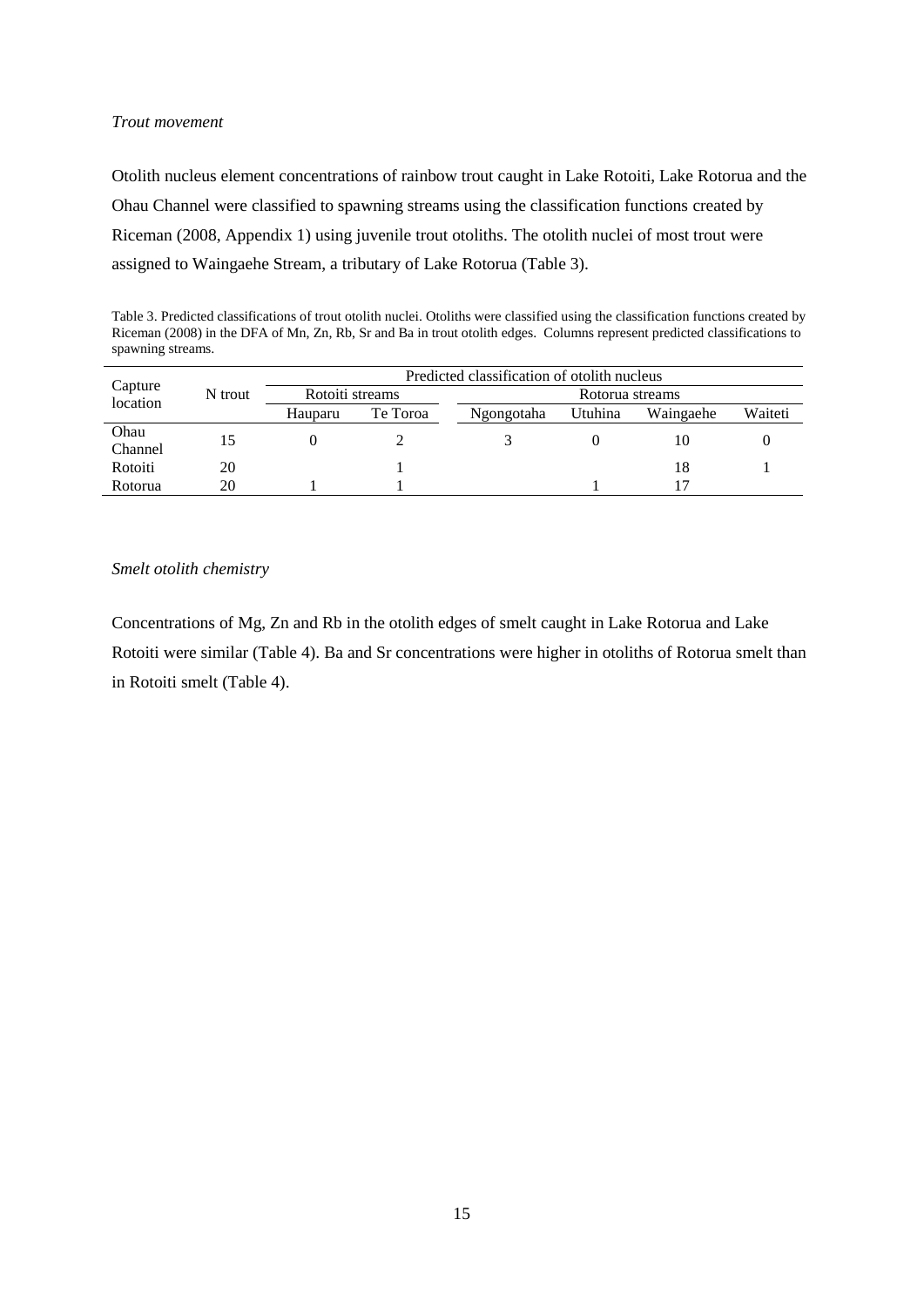<span id="page-15-0"></span>

|                    |    |              | Mg   |           | Mn   |           | Zn   |           | Rb   |           |      | <b>Sr</b> | Ba   |           |
|--------------------|----|--------------|------|-----------|------|-----------|------|-----------|------|-----------|------|-----------|------|-----------|
| Location           | N  | Mean FL (mm) | Mean | <b>SD</b> | Mean | <b>SD</b> | Mean | <b>SD</b> | Mean | <b>SD</b> | Mean | <b>SD</b> | Mean | <b>SD</b> |
| Lake Rotoiti       |    |              |      |           |      |           |      |           |      |           |      |           |      |           |
| Cherry Bay         | 15 | 43           | 17   | 6         | 0.34 | 0.38      | 4.9  | 2.8       | 2.1  | 0.7       | 1040 | 86        | 32   | 8         |
| Hinehopu           |    | 43           | 20   | 11        | 0.29 | 0.28      | 3.0  | 2.9       | 3.3  | 0.8       | 1033 | 70        | 25   | 4         |
| <b>Hot Pools</b>   | 16 | 50           | 15   |           | 0.58 | 0.38      | 5.1  | 4.4       | 2.6  | 1.0       | 1059 | 89        | 34   | q         |
| Pikiao Ski Lane    | 10 | 40           | 19   | 15        | 0.46 | 0.48      | 5.5  | 3.1       | 2.5  | 0.5       | 1024 | 122       | 30   | 10        |
| Ruato Beach        | 15 | 54           | 16   | 9         | 0.31 | 0.18      | 5.3  | 7.8       | 1.7  | 0.6       | 993  | 86        | 24   |           |
| Rotoiti summary    | 61 | 47           | 17   | 9         | 0.41 | 0.36      | 5.0  | 4.8       | 2.3  | 0.9       | 1030 | 93        | 30   | 9         |
| Lake Rotorua       |    |              |      |           |      |           |      |           |      |           |      |           |      |           |
| Hamurana           | 15 | 62           | 13   | 7         | 0.76 | 0.77      | 3.4  | 3.8       | 1.7  | 0.7       | 1139 | 132       | 30   | 12        |
| Hannah's Bay       | 10 | 42           | 16   |           | 1.54 | 1.01      | 8.4  | 8.3       | 2.8  | 0.5       | 1279 | 143       | 55   | 13        |
| <b>Mission Bay</b> | 14 | 62           | 18   | 17        | 0.71 | 0.47      | 5.1  | 6.4       | 3.0  | 0.7       | 1173 | 181       | 36   | 12        |
| Ngongotaha         |    | 56           | 4    | $\Omega$  | 0.57 | 0.00      | 0.9  | 0.0       | 2.8  | 0.0       | 1208 | $\Omega$  | 29   | $\Omega$  |
| Pohue Bay          | 10 | 41           | 20   |           | 1.50 | 0.70      | 12.4 | 16.9      | 2.4  | 0.8       | 1229 | 150       | 43   | 6         |
| Rotorua summary    | 50 | 54           | 16   | 11        | 1.05 | 0.81      | 6.6  | 9.6       | 2.4  | 0.8       | 1196 | 156       | 39   | 14        |

Table 4. Number of smelt sampled, mean fork length (FL), mean and standard deviation (SD) of Mg, Mn, Zn, Rb, Sr and Ba concentrations (ppm) in the otolith edges of smelt caught in Lake Rotorua and Lake Rotoiti.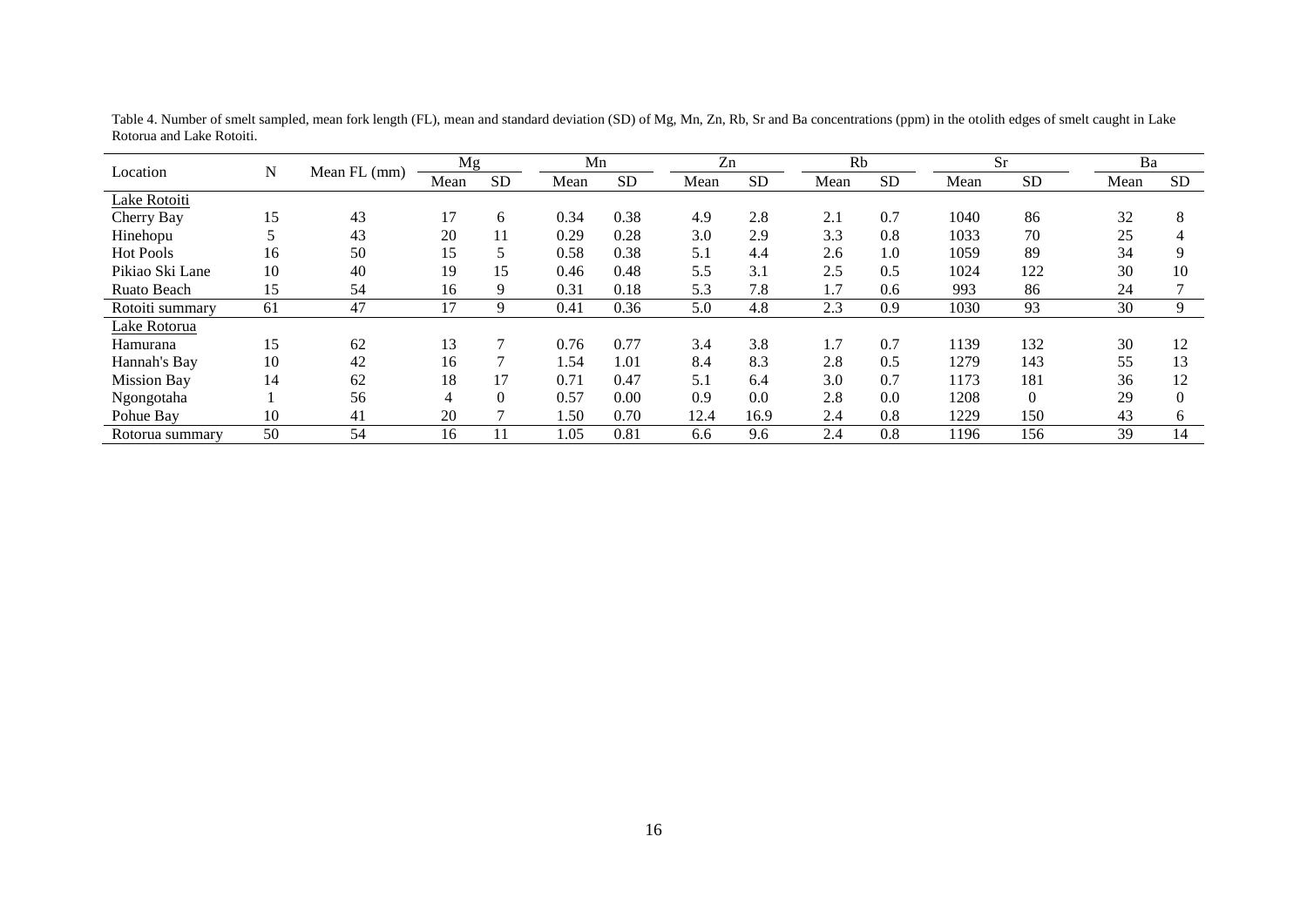#### <span id="page-16-0"></span>*Smelt movement*

Initially, classification functions created in Riceman's (2008) discriminant function analysis were applied to otolith nucleus elemental signatures from smelt collected in 2008 (Appendix 2). This showed that 88% of smelt caught in Rotorua had originated there (i.e. were resident fish), but only 7% of fish caught in Lake Rotoiti had originated there (Table 5).

<span id="page-16-1"></span>Table 5. Observed classification (capture site) of smelt compared to classification of otolith nuclei. Classifications were predicted using the 2005-2007 DFA used in Riceman (2008) using Mn, Zn, Rb, Sr and Ba. Rows represent observed classifications (capture sites) and columns represent predicted classifications of otolith nuclei.

|                  | Predicted classification of otolith nucleus |         |                  |
|------------------|---------------------------------------------|---------|------------------|
| Capture location | Rotorua                                     | Rotoiti | Percent resident |
| Rotorua          | 43                                          |         | 88               |
| Rotoiti          |                                             |         |                  |
| Total            | 100                                         |         |                  |

A further discriminant function analysis was carried out using all smelt data collected between 2005 and 2008. A forward stepwise DFA was used to distinguish smelt from Lake Rotorua and Lake Rotoiti. The DFA incorporated the elements (in order of inclusion) Sr, Ba, Mn and Zn, and had high discriminatory power (Wilks' Lambda=0.786;  $F_{4,235}=16.0$ ;  $p<0.001$ ). Otolith edge elemental concentrations predicted capture locations with an accuracy of 71%. Otoliths were classified to locations using the standardised canonical root functions (Equations 1 and 2). A DFA of smelt caught from different beaches within the lakes was attempted, but the elemental signatures of smelt caught at different beaches were indistinguishable (data not shown).

Factor 1 score (Rotorua) = 
$$
-231.567 + 16.07\sqrt{Sr} - 13.862\sqrt{Ba} - 5.411\sqrt{Mn} + 2.053\sqrt{Zn}
$$
 (1)

Factor 2 score (Rotoiti) = 
$$
-215.212 + 15.417\sqrt{Sr} - 12.814\sqrt{Ba} - 7.241\sqrt{Mn} + 2.455\sqrt{Zn}
$$
 (2)

The canonical root functions created using the otolith edge elemental signatures (Equations 1 and 2) were used to classify the otolith nuclei (Table 6). Nearly all (92%) of the otolith nuclei of smelt caught in Lake Rotorua were classified to Lake Rotorua, indicating they had originated there (Table 6). Most (78%) of the otolith nuclei of smelt caught in Lake Rotoiti were also classified to Lake Rotorua (Table 6). For locations within Lake Rotoiti, no relationship was obvious between the number of resident smelt and the distance from Lake Rotorua (Table 6, Figure 2). For example, Hinehopu, the site furthest from Lake Rotorua, had the largest proportion of recruits from Lake Rotorua (Table 6).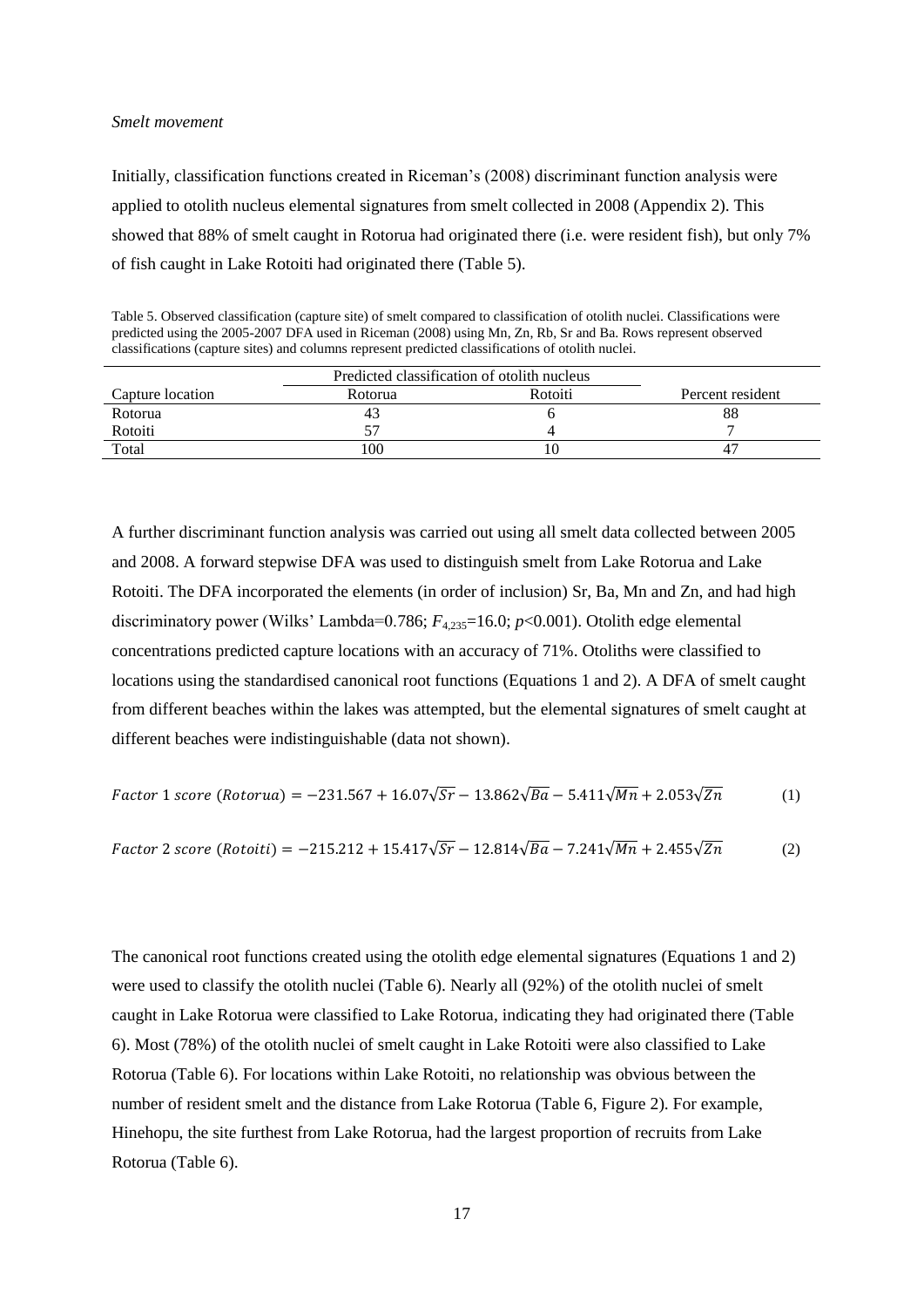Similar results were given when the discriminant functions (Equations 1 and 2) were applied to the data collected between 2005 and 2007 (Table 7) and the data collected in 2008 (Table 8) separately.

<span id="page-17-0"></span>Table 6. Observed classification (capture location) compared to predicted classifications of all smelt otolith nuclei. Classifications were predicted using Equations 1 and 2 (2008 DFA), which use Sr, Ba, Mn and Zn concentrations. Rows represent observed classifications (capture location) and columns represent predicted classifications of otolith nuclei.

| Predicted classification of otolith nucleus |         |                |                  |  |  |  |  |
|---------------------------------------------|---------|----------------|------------------|--|--|--|--|
| Capture location                            | Rotorua | Rotoiti        | Percent resident |  |  |  |  |
| Lake Rotorua                                |         |                |                  |  |  |  |  |
| Hamurana                                    | 29      | $\overline{2}$ | 94               |  |  |  |  |
| Hannah's Bay                                | 21      | $\overline{2}$ | 91               |  |  |  |  |
| <b>Mission Bay</b>                          | 26      | 2              | 93               |  |  |  |  |
| Ngongotaha                                  |         |                | 100              |  |  |  |  |
| Pohue Bay                                   | 20      | 4              | 83               |  |  |  |  |
| Rotorua total                               | 97      | 10             | 92               |  |  |  |  |
| Lake Rotoiti                                |         |                |                  |  |  |  |  |
| Cherry Bay                                  | 12      | 5              | 29               |  |  |  |  |
| Hinehopu                                    | 23      | 2              | 8                |  |  |  |  |
| <b>Hot Pools</b>                            | 18      | 11             | 38               |  |  |  |  |
| Pikiao                                      | 20      | $\overline{c}$ | 9                |  |  |  |  |
| Ruato                                       | 19      | 6              | 24               |  |  |  |  |
| Rotoiti total                               | 92      | 26             | 22               |  |  |  |  |
| Total                                       | 189     | 36             | 57               |  |  |  |  |

<span id="page-17-1"></span>Table 7. Observed classification (capture site) compared to predicted classifications of smelt otolith nuclei collected between 2005-2007. Classifications were predicted using Equations 1 and 2 (2008 DFA), which use Sr, Ba, Mn and Zn concentrations. Rows represent observed classifications (capture location) and columns represent predicted classifications of otolith nuclei.

|                  | Predicted classification of otolith nucleus |         |                  |
|------------------|---------------------------------------------|---------|------------------|
| Capture location | Rotorua                                     | Rotoiti | Percent resident |
| Rotorua          | 59                                          |         |                  |
| Rotoiti          |                                             |         | 10               |
| Total            |                                             |         |                  |

<span id="page-17-2"></span>Table 8. Observed classification (capture site) compared to predicted classifications of smelt otolith nuclei collected in 2008. Classifications were predicted using Equations 1 and 2 (2008 DFA), which use Sr, Ba, Mn and Zn concentrations. Rows represent observed classifications and columns represent predicted classifications.

| Capture location | Rotorua | Rotoiti | Percent resident |
|------------------|---------|---------|------------------|
| Rotorua          | 38      |         | 88               |
| Rotoiti          | 40      | 20      | 22               |
| Total            | 78      |         |                  |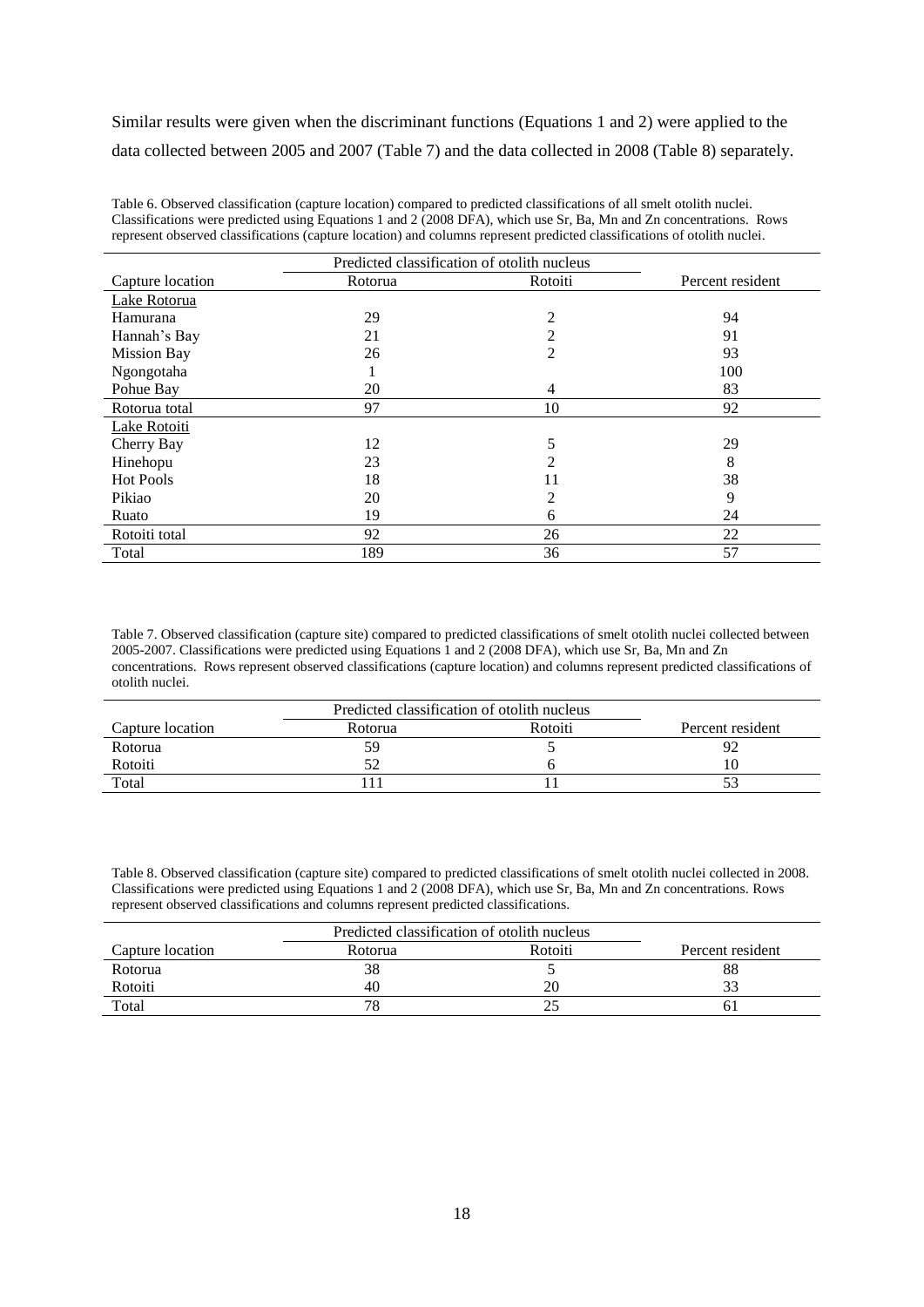### <span id="page-18-0"></span>**Discussion**

#### <span id="page-18-1"></span>*Smelt otolith chemistry*

The otolith edge concentrations of Mn, Sr and Ba were similar between smelt caught in Lake Rotoiti in 2005-2007 and 2008 (Riceman, 2008). For smelt caught in Lake Rotorua, Mn and Zn concentrations were similar between the two sampling periods, but Rb, Sr and Ba concentrations were higher in the present study than in Riceman (2008).

#### <span id="page-18-2"></span>*Smelt movement*

Using discriminant function analysis, 70% of smelt were able to be correctly classified to their lake of capture based on the elemental signatures in their otolith edges. This analysis used all smelt otolith microchemistry data collected to date, including data collected by Riceman (2008). Using a larger data set did not improve accuracy of classification, as Riceman (2008) achieved a classification accuracy of 74% with a smaller data set. However, applying the new discriminant function to the 2005-2007 data set yielded considerably different results to those found by Riceman (2008). Riceman (2008) found that 59% of Lake Rotorua smelt were lake residents, and 79% of Lake Rotoiti smelt were lake residents. However, when the discriminant function analysis created using the larger data set (smelt from 2005 to 2008) was applied to the data from Riceman (2008), 92% of Lake Rotorua fish were shown to be residents, and only 10% of Rotoiti fish were shown to be residents. This discrepancy is due to methodological differences; Riceman's 2008 study compared two different discriminant function analyses, one of smelt otolith edges and one of smelt otolith nuclei. The current study carried out a DFA of smelt otolith edges, then used this as a training set to classify smelt otolith nuclei and therefore find the lake of origin. This approach is similar to the one used with rainbow trout otoliths in this study, but adult fish, not juvenile fish, are used to create discriminant functions. This method gives a better representation of the movement of individual fish between the lakes.

In the present study, it was found that 92% of smelt caught in Lake Rotorua were resident there (i.e. originated in Lake Rotorua). In contrast, only 22% of smelt caught in Lake Rotoiti were residents. This shows that the majority of smelt caught in Lake Rotoiti originated in Lake Rotorua. A similar result was also given when the otolith nuclei from smelt caught in 2008 were classified using Riceman's (2008) original discriminant function analysis, where 88% of Lake Rotorua smelt were found to be residents, and only 7% of Lake Rotoiti smelt were found to be residents.

For smelt caught in Lake Rotoiti, no relationship seems to exist between the proportion of smelt spawned in Lake Rotorua and the distance of the capture site from Lake Rotorua. This may indicate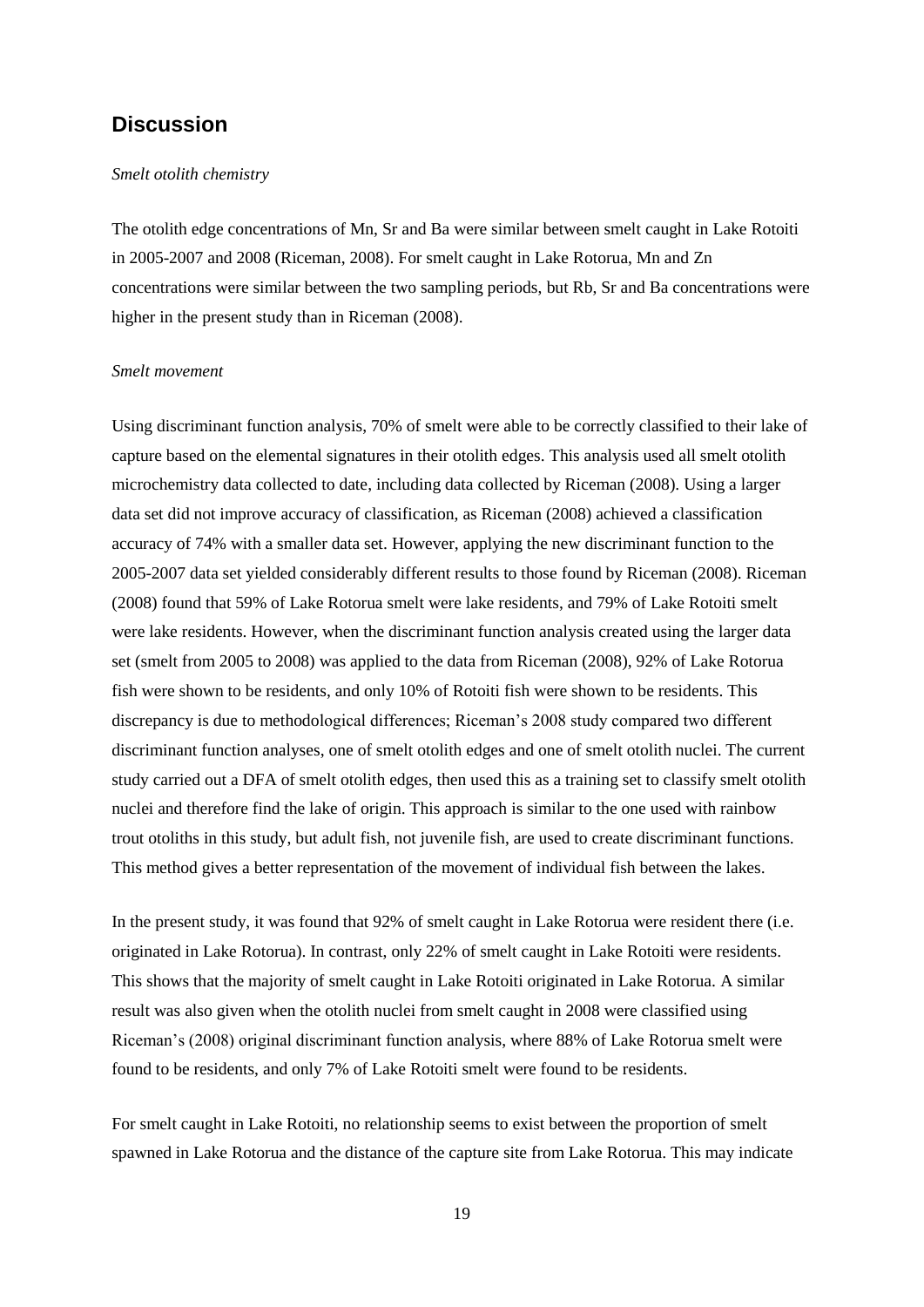that availability of spawning habitat in Lake Rotoiti is more important than distance from Rotorua in determining ratios of resident smelt (spawned in Rotoiti) to immigrant smelt (spawned in Rotorua).

The results presented in this study suggest that the majority of smelt in Lake Rotoiti are recruited from Lake Rotorua. Further sampling is vital in order to assess the impact on the completed diversion wall and to assess whether smelt are still able to migrate between the lakes.

#### <span id="page-19-0"></span>*Trout movement*

Thirteen of the 15 otolith nuclei from trout caught in the Ohau Channel were classified to Rotorua spawning streams in this study. A similar conclusion was reached by Riceman (2008), who found that 100% of adult trout caught in the Ohau Channel had otolith nucleus signatures matching Rotorua spawning tributaries. In the present study, 90% of Lake Rotoiti caught trout and 85% of Lake Rotorua caught trout originated from Lake Rotorua spawning tributaries. These results are consistent with those of Riceman (2008), who found that 99% of Lake Rotorua caught trout and 86% of Lake Rotoiti caught trout originated in Lake Rotorua spawning tributaries. Further sampling of trout populations from Lake Rotoiti needs to be carried out in order to gain a better understanding of the effects of the diversion wall.

## <span id="page-19-1"></span>**Conclusion**

These results suggest that movement from Lake Rotorua into Lake Rotoiti is important for recruitment of both smelt and rainbow trout. It also suggests that movement was still occurring during the sampling period and had not yet been affected by construction of the Ohau Channel Diversion Wall. However, fish sampled during this study may have migrated between lakes prior to the completion of the wall. Therefore, further sampling is needed in order to assess the effects of the completed diversion wall on the movement of smelt and rainbow trout between lakes.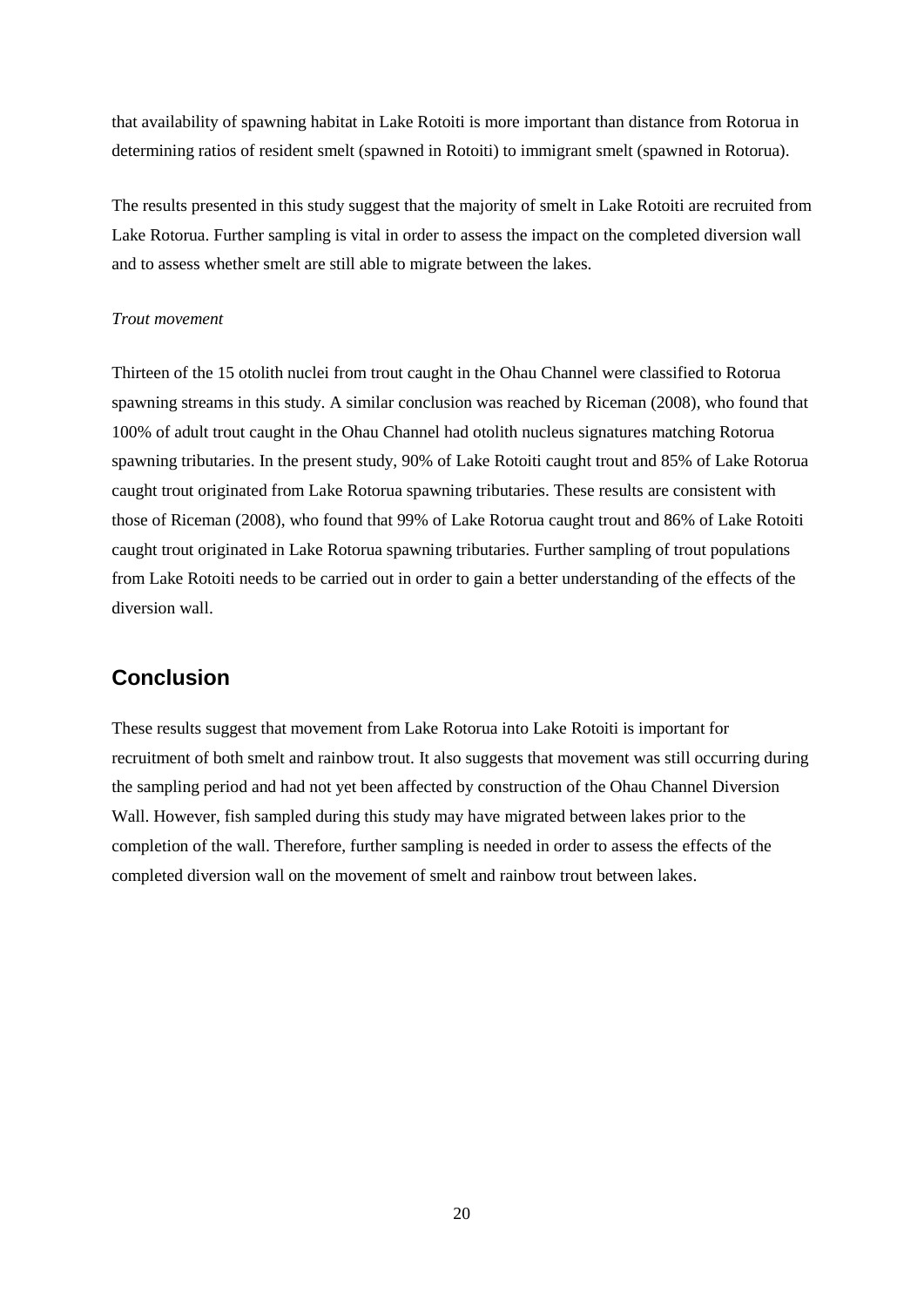## <span id="page-20-0"></span>**Acknowledgements**

We thank Matthew Riceman for his previous work on this project, and Steve Cameron and Megan Grainger for assistance with LA-ICP-MS analysis. We also thank Matt Osborne, Gerald Inskeep and other Eastern Region Fish and Game staff for collection of trout heads and data, and EBOP staff for collection of smelt.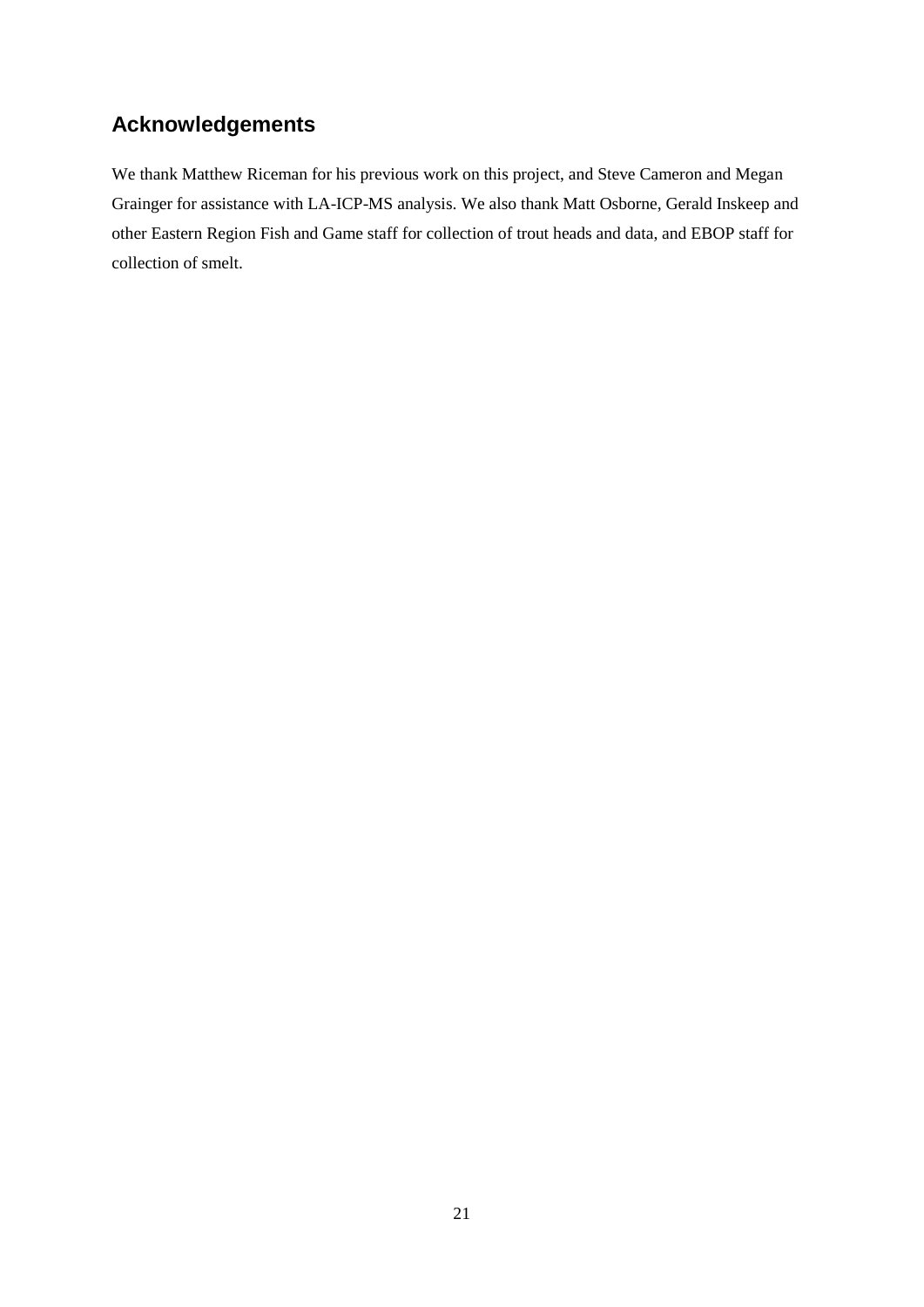### <span id="page-21-0"></span>**References**

- Brazner, J. C., Campana, S. E., Tanner, D. K., & Schram, S. T. (2004). Reconstructing habitat use and wetland nursery origin of yellow perch from Lake Superior using otolith elemental analysis. *Journal of Great Lakes Research, 30*(4), 492-507.
- Campana, S. E. (1999). Chemistry and composition of fish otoliths: pathways, mechanisms and applications. *Marine Ecology Progress Series, 188*, 263-297.
- Clarke, A. D., Telmer, K., & Shrimpton, J. M. (2007). Habitat use and movement patterns for a fluvial species, the Arctic grayling, in a watershed impacted by a large reservoir: evidence from otolith microchemistry. *Journal of Applied Ecology, 44*, 1156-1165.
- Donald, R. (1996). An assessment of smelt migration over the Ohau Channel fish pass. Environment Bay of Plenty Environmental Report 96(18). Whakatane: Environment Bay of Plenty.
- Elsdon , T. S., Wells, B. K., Campana, S. E., Gillanders, B. M., Jones, C. M., Limburg, K. E., et al. (2008). Otolith chemistry to describe movements and life-history parameters of fishes: hypotheses, assumptions, limitations, and inferences. *Oceanography and Marine Biology: An Annual Review, 46*, 297-330.
- Maillet, G. L., & Checkley, D. M., Jr. (1990). Effects of starvation on the frequency of formation and width of growth increments in sagittae of laboratory-reared Atlantic menhaden *Brevoortia tyrannus* larvae. *Fishery Bulletin, 88*, 155-165.
- Miller, J. A. (2007). Scales of variation in otolith elemental chemistry of juvenile staghorn sculpin (*Leptocottus armatus*) in three Pacific Northwest estuaries. *Marine Biology, 151*, 483-494.
- Riceman, M. S. (2008). The use of otolith microchemistry to investigate natal origins and movement of lacustrine wild rainbow trout (*Oncorhynchus mykiss*) and common smelt (*Retropinna retropinna*). (MSc Thesis). Hamilton: University of Waikato.
- Shaw, D. J. (1992). *Trout fishing in the Rotorua district 1986-1987*. Technical Report Series No. 15. Rotorua: Department of Conservation.
- StatSoft, Inc. (2007). STATISTICA (data analysis software system). Version 8.0. Available at [www.statsoft.com.](http://www.statsoft.com/)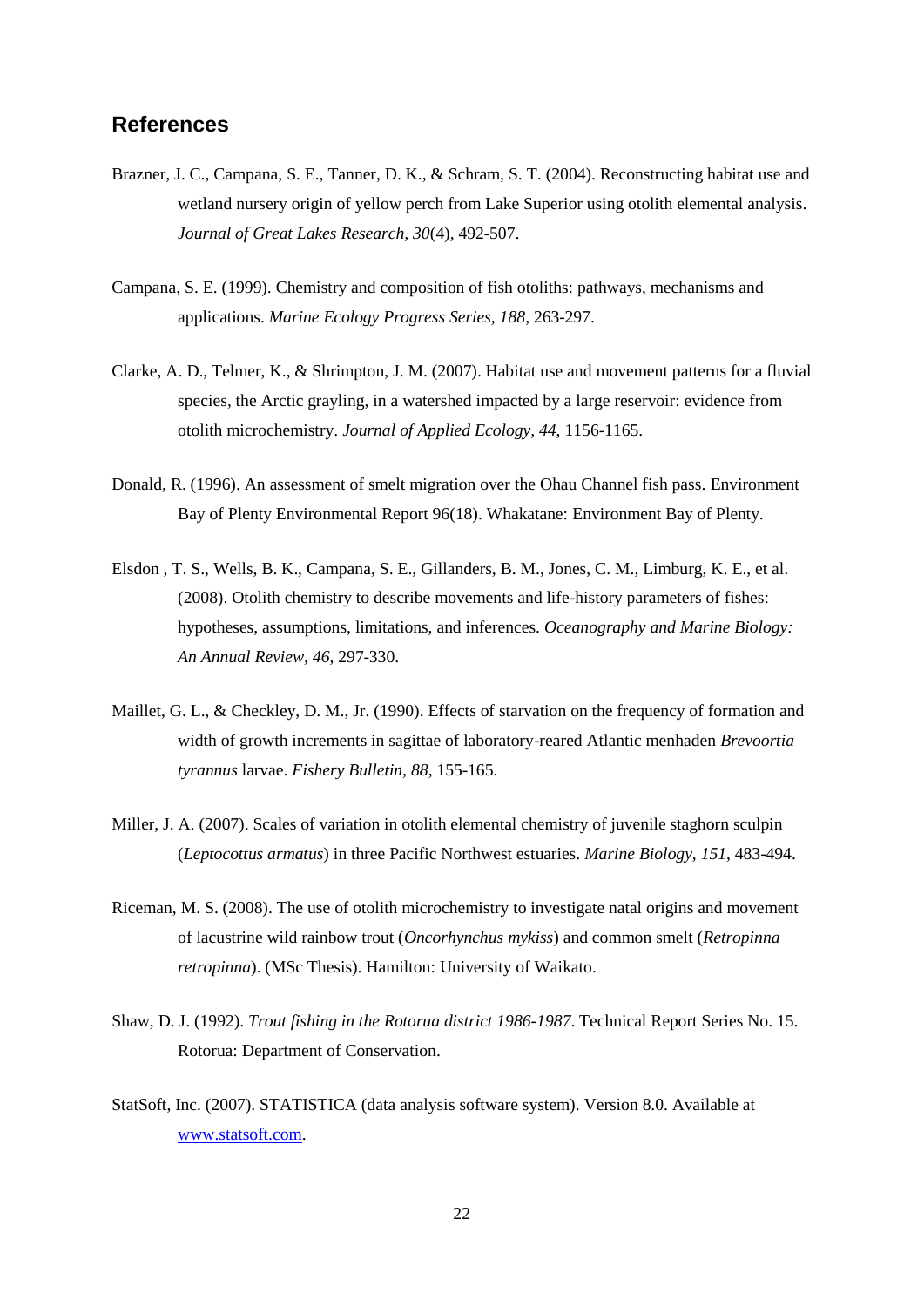- Thorrold, S. R., Latkoczy, C., Swart, P. K., & Jones, C. M. (2001). Natal homing in a marine fish metapopulation. *Science, 291*, 297-299.
- Van Achterbergh, E., C. G. Ryan, et al. (2001). Data reduction software for LA-ICP-MS: appendix. *Laser Ablation-ICP-Mass Spectrometry in the Earth Sciences: Principles and Applications*. P. J. Sylvester (Ed.). Ottawa, Ontario. *29,* 239–243.
- Wells, B. K., Rieman, B. R., Clayton, J. L., Horan, D. L., & Jones, C. M. (2003). Relationships between water, otolith and scale chemistries of westslope cutthroat trout from the Coeur d'Alene river, Idaho: The potential application of hard-part chemistry to describe movements in freshwater. *Transactions of the American Fisheries Society, 132*, 409-424.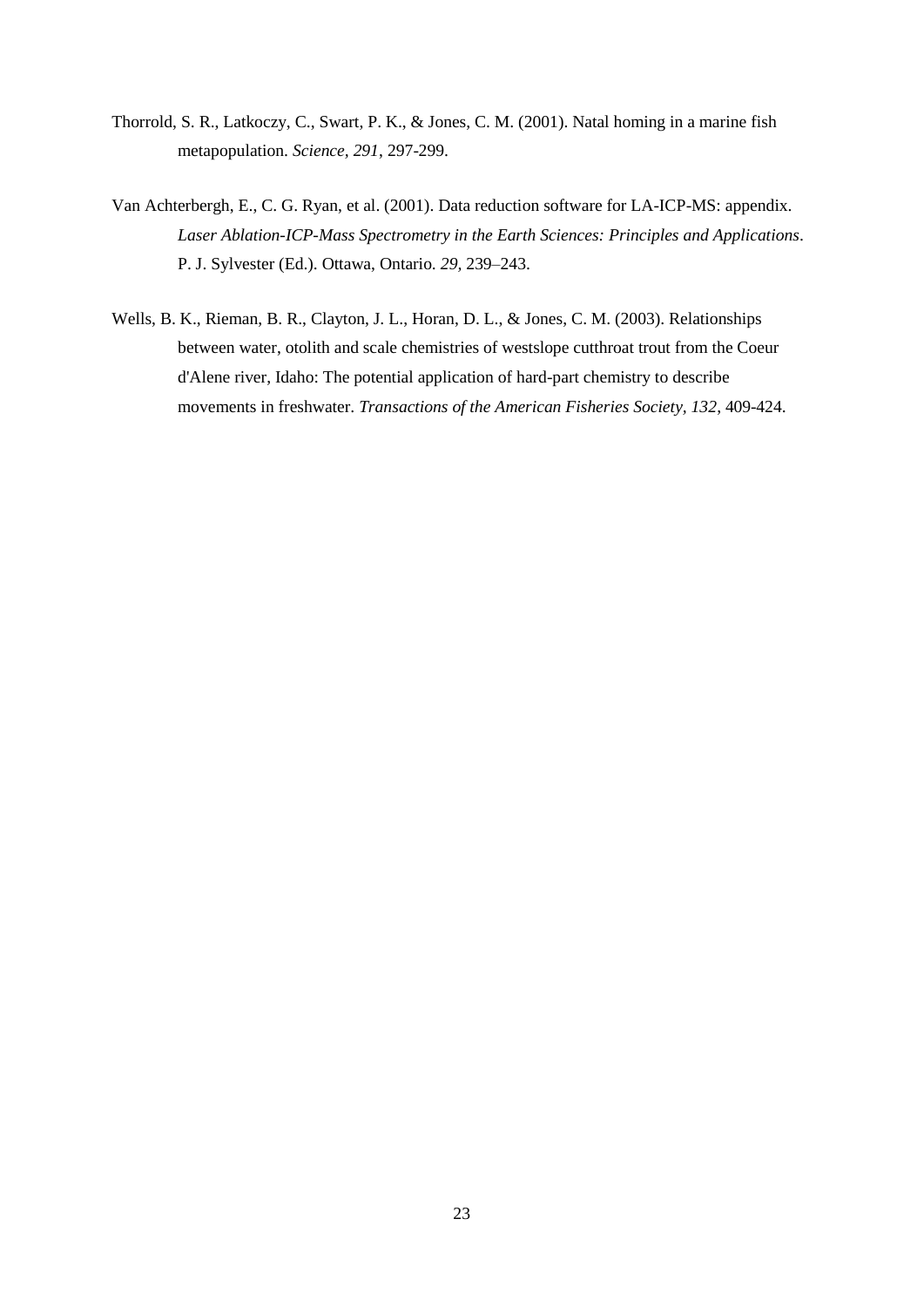## <span id="page-23-0"></span>**Appendices**

*Appendix 1. Trout classification functions used in classifying trout otolith nuclei (Riceman, 2008)*

*Hauparu stream classification* = -200.045+ (5.735 x  $\sqrt{Mn}$  ) + (5.481 x  $\sqrt{Zn}$  ) + (13.771 x  $\sqrt{Rb}$  ) +  $(15.831 \times \sqrt{Sr}) - (11.805 \times \sqrt{Ba})$ 

*Te Toroa Stream classification* = -198.700 + (6.134 x  $\sqrt{Mn}$ ) + (5.123 x  $\sqrt{Zn}$ ) + (17.206 x  $\sqrt{Rb}$ ) *+ (15.799 x Sr ) – (11.923 x Ba )*

*Ngongotaha Stream classification = -251.177 + (9.012 x Mn ) + (4.336 x Zn ) + (51.231 x*   $Rb$ ) + (15.342 x  $\sqrt{Sr}$ ) – (9.351 x $\sqrt{Ba}$ )

*Utuhina Stream classification* = -218.38 + (9.351 x  $\sqrt{Mn}$ ) + (4.156 x  $\sqrt{Zn}$ ) + (31.700 x  $\sqrt{Rb}$ ) +  $(15.792 \times \sqrt{Sr}) - (11.946 \times \sqrt{Ba})$ 

*Waingaehe Stream classification* = -244.605 + (7.671 x  $\sqrt{Mn}$ ) + (5.229 x  $\sqrt{Zn}$ ) + (39.693 x  $\sqrt{Rb}$  $(15.581 \times \sqrt{Sr}) - (8.509 \times \sqrt{Ba})$ 

*Waiteti Stream classification* = -232.122 + (8.660 x  $\sqrt{Mn}$ ) + (3.850 x  $\sqrt{Zn}$ ) + (9.154 x  $\sqrt{Rb}$ ) +  $(17.663 x \sqrt{Sr}) - 13.481 x \sqrt{Ba})$